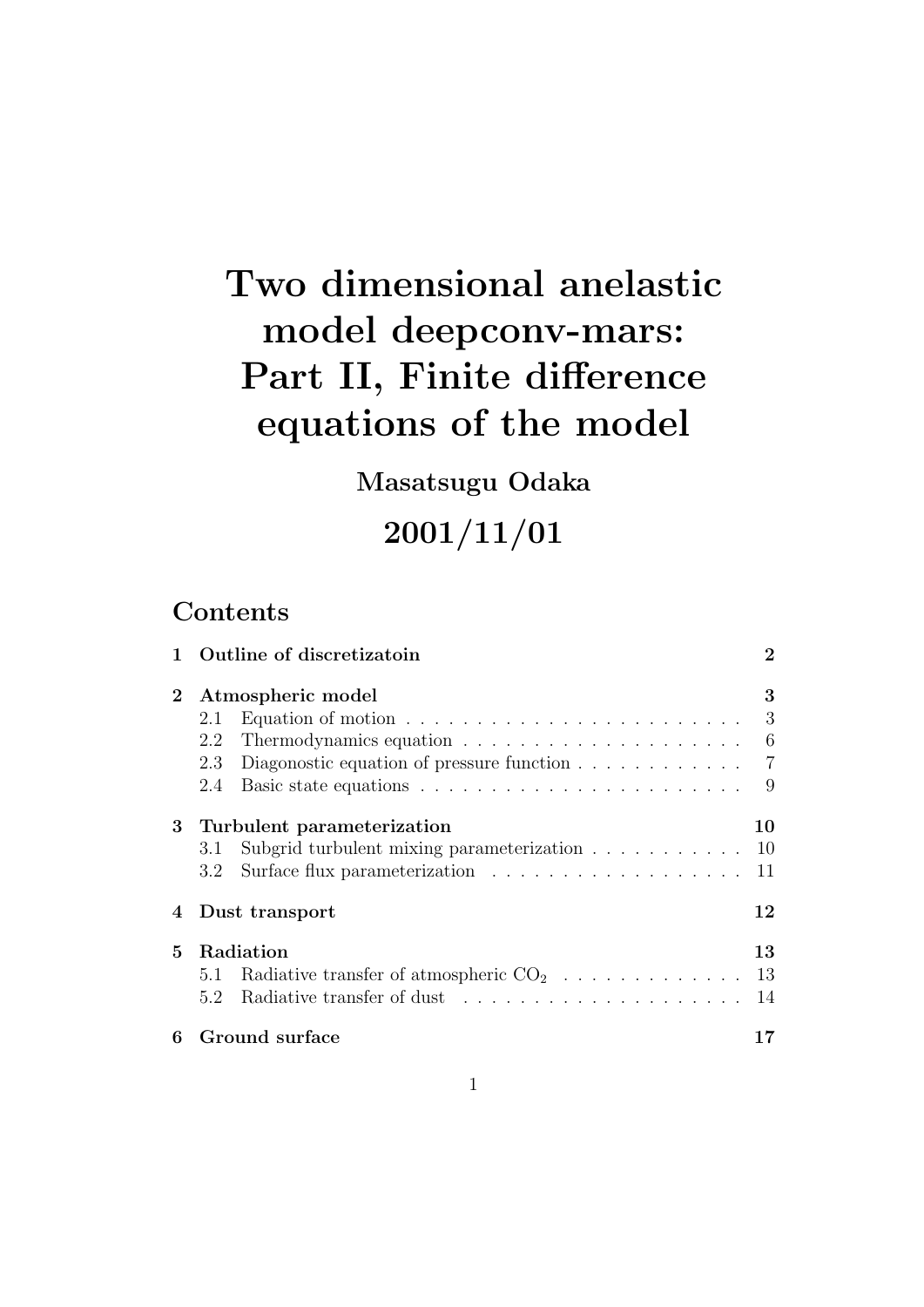**References 19**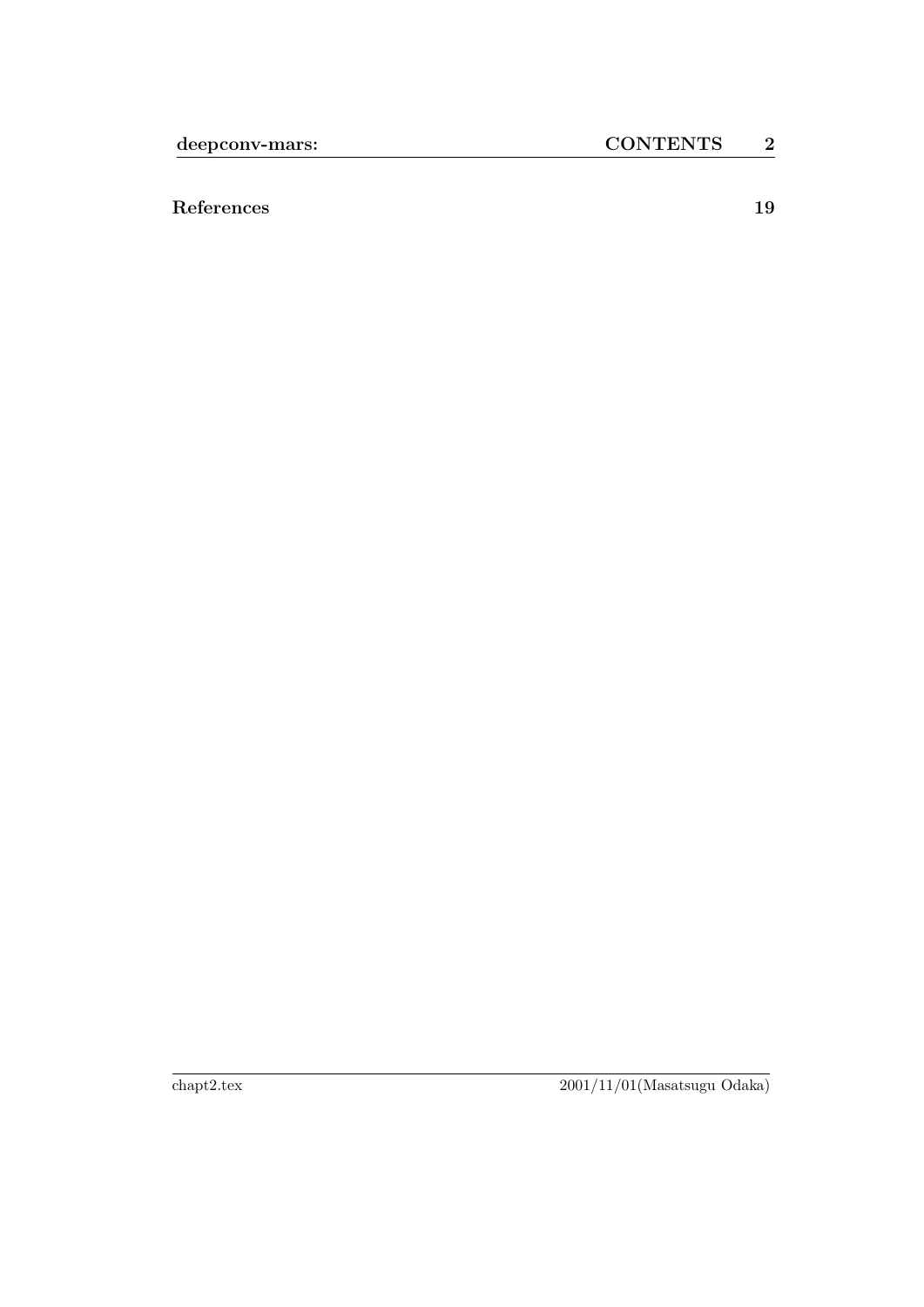# **1 Outline of discretizatoin**

The outline of finite difference method adapted for this model is as follows.

**Space differencing** The finite difference form of governing equations of the model are considered on the Lorenz type staggered grid. The space differencing is evaluated by the forth order centered scheme for scalar advection terms and the continuity equation, and the second order centered scheme for others. The numerical diffusion is introduced to the equation of motion, turbulent kinetic energy equation, and advection diffusion equation of dust so that the 2-grid noise associated with central finite differencing can be suppressed. The numerical diffusion in equation of motion is proportional to the squared wind shear and that in turbulent kinetic energy equation, and advection diffusion equation of dust is proportional to the third power of Laplace operator.

The vertical integral in calculating  $CO<sub>2</sub>$  infrared radiative flux is evaluated by the trapezoidal rule.

**Time differencing** The time integration is performed by the leap-frog scheme for advection and buoyancy terms and the forward scheme for turbulent diffusion and forcing terms. The forward scheme is also adapted once per 20 steps for advection and buoyancy terms to stabilized numerical solution. The radiative flux associated with dust is given by iteration method of the matrix equation, where the number of iteration is 4. The time integration of 1D thermal conduction equation of grand surface is performed by the Crank-Nicolson scheme.

In the following sections, the subscripts  $i, j$  show horizontal and vertical grid point, and the superscripts *n, N* show time step. The number of vertical grid level is *J*. The scalar and basic state variables are evaluated on the grid point and the other variables are evaluated on the half grid point.  $\Delta x$  and  $\Delta z_j$  are the horizontal and vertical grid intervals, and  $\Delta t$  is the time interval.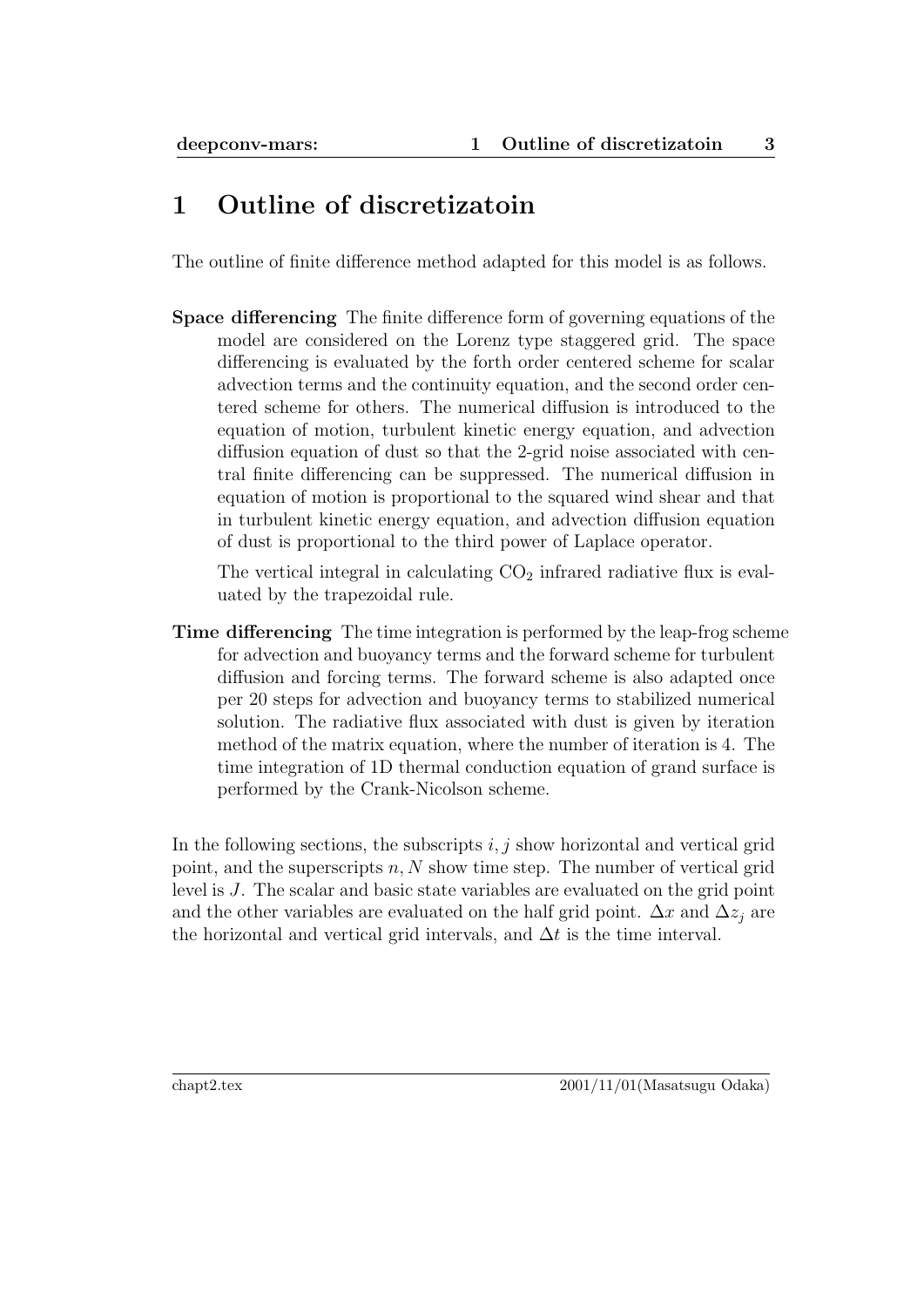### **2 Atmospheric model**

### **2.1 Equation of motion**

Before making finite difference equations, equation (1)*∼*(3) show in Part I are transformed as follows.

$$
\begin{aligned}\n\frac{\partial u}{\partial t} &= -\frac{\partial \hat{P}}{\partial x} + \alpha, \\
\frac{\partial v}{\partial t} &= \beta, \\
\frac{\partial w}{\partial t} &= -\frac{\partial \hat{P}}{\partial z}\n\end{aligned}
$$

where,

$$
\hat{P} \equiv c_p \Theta_0 \pi - \gamma,
$$
\n
$$
\alpha \equiv -u \frac{\partial u}{\partial x} - w \frac{\partial u}{\partial z} - fv + D(u) - \frac{\partial \beta}{\partial x},
$$
\n
$$
\beta \equiv -u \frac{\partial v}{\partial x} - w \frac{\partial v}{\partial z} + fu + D(v),
$$
\n
$$
\gamma \equiv \int_0^z \left( -u \frac{\partial w}{\partial x} - w \frac{\partial w}{\partial z} + g \frac{\theta}{\Theta_0} + D(w) \right) dz
$$

In this formulation, the time dependence of upper and lower boundary conditions are disappeared.

The advection terms D[UVW]ADV are evaluated by the combination scheme of flux and advection forms. The time integration is performed by the forward scheme for the friction term  $[D[UVW]VIS]_{i+\frac{1}{2},j}^N$ ,  $[D[UVW]NLV]_{i+\frac{1}{2},j}^N$ , and combination of the leap-frog and forward scheme for the other terms. The calculation method of pressure term  $\hat{P}$  are shown in Section 2.3.

$$
u_{i+\frac{1}{2},j}^{n+1} = u_{i+\frac{1}{2},j}^{N} + dt \left\{ \frac{\hat{P}_{i+1,j} - \hat{P}_{i,j}}{\Delta x} + \alpha_{i+\frac{1}{2},j} \right\},
$$
 (1)

$$
v_{i+\frac{1}{2},j}^{n+1} = v_{i+\frac{1}{2},j}^N + dt \beta_{i+\frac{1}{2},j}^n,
$$
\n(2)

$$
w_{i,j+\frac{1}{2}}^{n+1} = w_{i,j+\frac{1}{2}}^N + dt \frac{\hat{P}_{i,j+1} - \hat{P}_{i,j}}{\Delta z_{j+\frac{1}{2}}}.
$$
\n(3)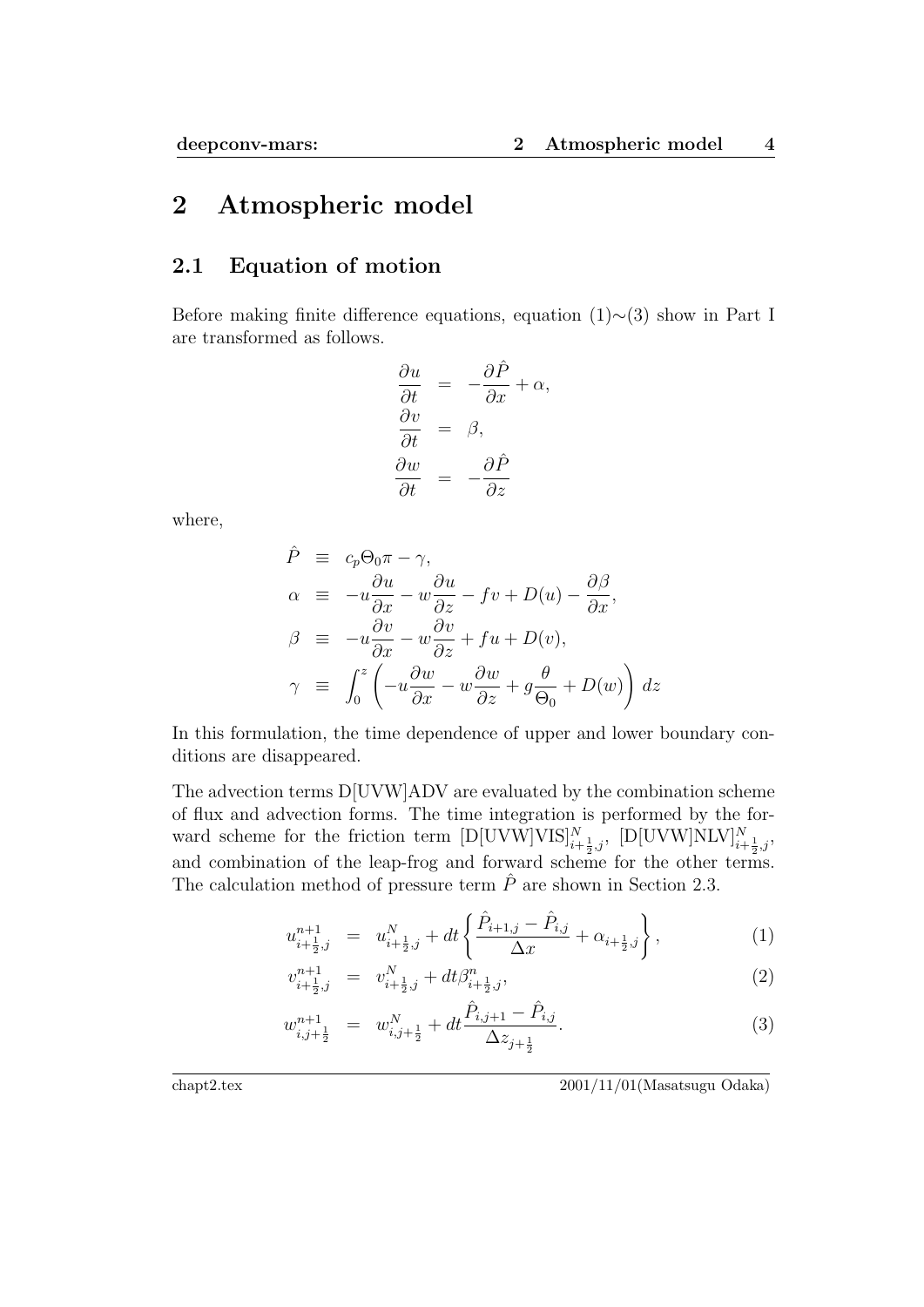$$
N = \begin{cases} n - 1 & \text{for leap frog,} \\ n & \text{for forward,} \end{cases} \qquad dt = \begin{cases} 2\Delta t & \text{for leap frog,} \\ \Delta t & \text{for forward.} \end{cases} \tag{4}
$$

$$
\alpha_{i+\frac{1}{2},j} = -(\gamma_{i+1,j} - \gamma_{i,j}) + [\text{DUADV}]_{i+\frac{1}{2},j}^n + [\text{DUPRS}]_{i+\frac{1}{2},j}^n + [\text{DUCOLI}]_{i+\frac{1}{2},j}^n
$$
  
+ [\text{DUVIS}]\_{i+\frac{1}{2},j}^N + [\text{DUNLV}]\_{i+\frac{1}{2},j}^N, (5)

$$
\beta_{i+\frac{1}{2},j}^{n} = \left[ \text{DVADV}\right]_{i+\frac{1}{2},j}^{n} + \left[ \text{DVCOLI}\right]_{i+\frac{1}{2},j}^{n} + \left[ \text{DVVIS}\right]_{i+\frac{1}{2},j}^{N} + \left[ \text{DVNLV}\right]_{i+\frac{1}{2},j}^{N} (6)
$$
\n
$$
\gamma_{i,j} = \sum_{j'=0}^{j} \left( \left[ \text{DWADV}\right]_{i,j'-\frac{1}{2}}^{n} + \left[ \text{DWVIS}\right]_{i,j'-\frac{1}{2}}^{N} + \left[ \text{DWNLV}\right]_{i,j'-\frac{1}{2}}^{N} + \left[ \text{BWNNLV}\right]_{i,j'-\frac{1}{2}}^{N} \right)
$$
\n
$$
+ \left[ \text{BUOV}\right]_{i,j'-\frac{1}{2}}^{n} \Delta z_{j'-\frac{1}{2}} \tag{7}
$$

$$
DUADV_{i+\frac{1}{2},j}^{n} = -\frac{1}{\Delta x} \left\{ \left( u_{i+1,j}^{n} u_{i+1,j}^{n} - u_{i-1,j}^{n} u_{i-1,j}^{n} \right) + \left( \rho_{0,j+\frac{1}{2}} u_{i+\frac{1}{2},j+\frac{1}{2}}^{n} w_{i+\frac{1}{2},j+\frac{1}{2}}^{n} - \rho_{0,j-\frac{1}{2}} u_{i+\frac{1}{2},j-\frac{1}{2}}^{n} w_{i+\frac{1}{2},j-\frac{1}{2}}^{n} \right) \Delta x / \left( \rho_{0,j} \Delta z_{j} \right) - u_{i+\frac{1}{2},j}^{n} \left( \nabla \cdot \rho_{0} \mathbf{v} / \rho_{0} \right)_{i+\frac{1}{2},j}^{n} \right\},
$$
\n
$$
UVA DV^{n} = -\int \left( u_{i}^{n} u_{i}^{n} - u_{i}^{n} u_{i}^{n} \right) \tag{8}
$$

$$
DVADV_{i+\frac{1}{2},j}^{n} = -\left\{ \left( v_{i+1,j}^{n} u_{i+1,j}^{n} - v_{i-1,j}^{n} u_{i-1,j}^{n} \right) + \left( \rho_{0,j+\frac{1}{2}} v_{i+\frac{1}{2},j+\frac{1}{2}}^{n} w_{i+\frac{1}{2},j+\frac{1}{2}}^{n} - \rho_{0,j-\frac{1}{2}} v_{i+\frac{1}{2},j-\frac{1}{2}}^{n} w_{i+\frac{1}{2},j-\frac{1}{2}}^{n} \right) \Delta x / \left( \rho_{0,j} \Delta z_{j} \right) - v_{i+\frac{1}{2},j}^{n} \left( \nabla \cdot \rho_{0} \mathbf{v} / \rho_{0} \right)_{i+\frac{1}{2},j}^{n} \right\} / \Delta x, \tag{9}
$$

$$
DWADV_{i,j+\frac{1}{2}}^{n} = -\frac{1}{\Delta x} \left\{ \left( w_{i+\frac{1}{2},j+\frac{1}{2}}^{n} u_{i+\frac{1}{2},j+\frac{1}{2}}^{n} - w_{i-\frac{1}{2},j+\frac{1}{2}}^{n} u_{i-\frac{1}{2},j+\frac{1}{2}}^{n} \right) \right. \\ \left. + \left( \rho_{0,j+1} w_{i,j+1}^{n} w_{i,j+1}^{n} - \rho_{0,j} w_{i,j}^{n} w_{i,j}^{n} \right) \Delta x / \left( \rho_{0,j+\frac{1}{2}} \Delta z_{j+\frac{1}{2}} \right) \right. \\ \left. - w_{i,j+\frac{1}{2}}^{n} \left( \nabla \cdot \rho_{0} \mathbf{v} / \rho_{0,j} \right)_{i,j+\frac{1}{2}}^{n} \right\}, \tag{10}
$$

$$
DUVIS_{i+\frac{1}{2},j}^{n} = \frac{1}{(\Delta x)^{2}} \left\{ \left[ K_{i+1,j}^{n} \left( u_{i+\frac{3}{2},j}^{n} - u_{i+\frac{1}{2},j}^{n} \right) - K_{i,j}^{n} \left( u_{i+\frac{1}{2},j}^{n} - u_{i-\frac{1}{2},j}^{n} \right) \right] \right. \\ \left. + \frac{(\Delta x)^{2}}{\rho_{0,j} \Delta z_{j}} \left[ \rho_{0,j+\frac{1}{2}} K_{i+\frac{1}{2},j+\frac{1}{2}}^{n} \left( u_{i+\frac{1}{2},j+1}^{n} - u_{i+\frac{1}{2},j}^{n} \right) \right/ \Delta z_{j+\frac{1}{2}} - \right. \\ \left. \rho_{0,j-\frac{1}{2}} K_{i+\frac{1}{2},j-\frac{1}{2}}^{n} \left( u_{i+\frac{1}{2},j}^{n} - u_{i+\frac{1}{2},j-1}^{n} \right) \right/ \Delta z_{j-\frac{1}{2}} \right] \right\}, \tag{11}
$$

 $\overline{\text{chapt2.text}} \hspace{2mm} 2001/11/01 (\text{Masatsugu Odaka})$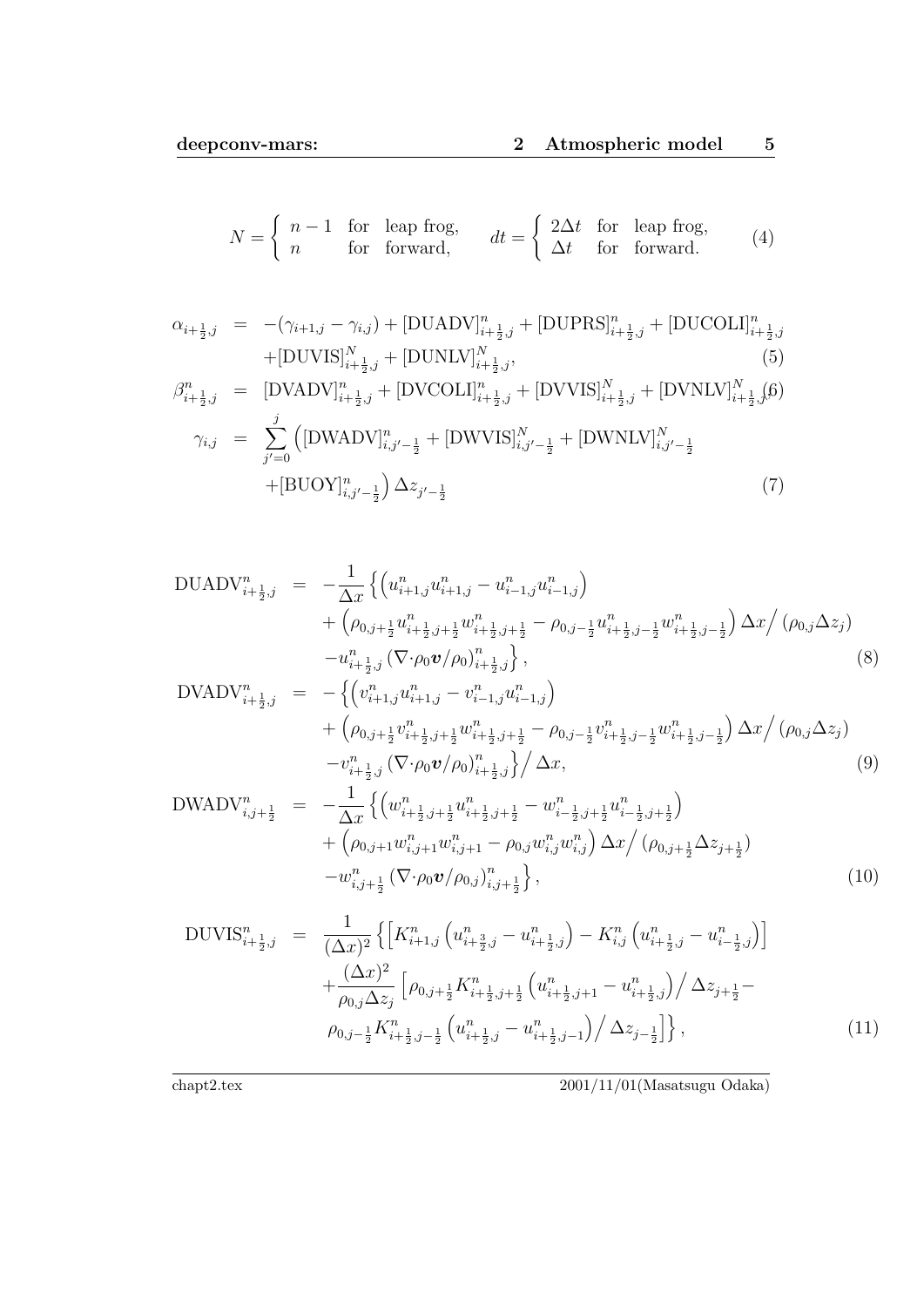$$
DVVIS_{i+\frac{1}{2},j}^{n} = \frac{1}{(\Delta x)^{2}} \left\{ \left[ K_{i+1,j}^{n} \left( v_{i+\frac{3}{2},j}^{n} - v_{i+\frac{1}{2},j}^{n} \right) - K_{i,j}^{n} \left( v_{i+\frac{1}{2},j}^{n} - v_{i-\frac{1}{2},j}^{n} \right) \right] \right. \\
\left. + \frac{(\Delta x)^{2}}{\rho_{0,j} \Delta z_{j}} \left[ \rho_{0,j+\frac{1}{2}} K_{i+\frac{1}{2},j+\frac{1}{2}}^{n} \left( v_{i+\frac{1}{2},j+1}^{n} - v_{i+\frac{1}{2},j}^{n} \right) / \Delta z_{j+\frac{1}{2}} - \right. \\
\left. \rho_{0,j-\frac{1}{2}} K_{i+\frac{1}{2},j-\frac{1}{2}}^{n} \left( v_{i+\frac{1}{2},j}^{n} - v_{i+\frac{1}{2},j-1}^{n} \right) / \Delta z_{j-\frac{1}{2}} \right] \right\}, \tag{12}
$$
\n
$$
DWVIS_{i,j+\frac{1}{2}}^{n} = \frac{1}{(\Delta x)^{2}} \left\{ \left[ K_{i+\frac{1}{2},j+\frac{1}{2}}^{n} \left( w_{i+1,j+\frac{1}{2}}^{n} - w_{i,j+\frac{1}{2}}^{n} \right) - K_{i-\frac{1}{2},j+\frac{1}{2}}^{n} \left( w_{i,j+\frac{1}{2}}^{n} - w_{i-1,j+\frac{1}{2}}^{n} \right) \right] \right\}
$$

$$
W\mathbf{1}S_{i,j+\frac{1}{2}} = \frac{(\Delta x)^2} {(\Delta x)^2} \left\{ \left[ \mathbf{R}_{i+\frac{1}{2},j+\frac{1}{2}} \left( w_{i+1,j+\frac{1}{2}} - w_{i,j+\frac{1}{2}} \right) - \mathbf{R}_{i-\frac{1}{2},j+\frac{1}{2}} \left( w_{i,j+\frac{1}{2}} - w_{i-1,j+\frac{1}{2}} \right) \right] \right\} + \frac{(\Delta x)^2}{\rho_{0,j} \Delta z_j} \left[ \rho_{0,j+1} K_{i,j+1}^n \left( w_{i,j+1}^n - w_{i,j}^n \right) / \Delta z_{j+1} - \rho_{0,j} K_{i,j}^n \left( w_{i,j+\frac{1}{2}}^n - w_{i,j-\frac{1}{2}}^n \right) / \Delta z_{j-1} \right] \right\}.
$$
 (13)

$$
DUNLV_{i+\frac{1}{2},j}^{n} = \left\{ \left[ \left( u_{i+\frac{3}{2},j}^{n} - u_{i+\frac{1}{2},j}^{n} \right)^{3} - \left( u_{i+\frac{1}{2},j}^{n} - u_{i-\frac{1}{2},j}^{n} \right)^{3} \right] + 0.1 \left[ \left( u_{i+\frac{1}{2},j+1}^{n} - u_{i+\frac{1}{2},j}^{n} \right)^{3} - \left( u_{i+\frac{1}{2},j}^{n} - u_{i+\frac{1}{2},j-1}^{n} \right)^{3} \right] \right\} / (16.0 \cdot 10^{3} \cdot \rho_{0,j} \Delta z_{j} / \Delta x), \tag{14}
$$

$$
DVNLV_{i+\frac{1}{2},j}^{n} = \left\{ \left[ \left( v_{i+\frac{3}{2},j}^{n} - v_{i+\frac{1}{2},j}^{n} \right)^{3} - \left( v_{i+\frac{1}{2},j}^{n} - v_{i-\frac{1}{2},j}^{n} \right)^{3} \right] + 0.1 \left[ \left( v_{i+\frac{1}{2},j+1}^{n} - v_{i+\frac{1}{2},j}^{n} \right)^{3} - \left( v_{i+\frac{1}{2},j}^{n} - v_{i+\frac{1}{2},j-1}^{n} \right)^{3} \right] \right\} / \left( 16.0 \cdot 10^{3} \cdot \rho_{0,j} \Delta z_{j} / \Delta x \right), \tag{15}
$$

$$
\text{DWNLV}_{i,j+\frac{1}{2}}^{n} = \left\{ \left[ \left( w_{i+1,j+\frac{1}{2}}^{n} - w_{i,j+\frac{1}{2}}^{n} \right)^{3} - \left( w_{i,j+\frac{1}{2}}^{n} - w_{i-1,j+\frac{1}{2}}^{n} \right)^{3} \right] + 0.1 \left[ \left( w_{i,j+\frac{3}{2}}^{n} - w_{i,j+\frac{1}{2}}^{n} \right)^{3} - \left( w_{i,j+\frac{1}{2}}^{n} - w_{i,j-\frac{1}{2}}^{n} \right)^{3} \right] \right\} / \tag{16}
$$
\n
$$
(16.0 \cdot 10^{3} \cdot \rho_{0,j+\frac{1}{2}} \Delta z_{j+\frac{1}{2}} / \Delta x), \tag{16}
$$

$$
BUOY_{i,j+\frac{1}{2}}^n = \frac{g}{\Theta_{0,j+\frac{1}{2}}} \theta_{i,j+\frac{1}{2}}^n,\tag{17}
$$

$$
DUCOLI_{i+\frac{1}{2},j}^{n} = -fv_{i+\frac{1}{2},j}^{n}, \qquad (18)
$$

$$
DVCOLI_{i+\frac{1}{2},j}^{n} = +fu_{i+\frac{1}{2},j}^{n}.
$$
\n(19)

$$
\begin{aligned} u_{i+\frac{1}{2},j+\frac{1}{2}}^n &= 0.5 \left( u_{i+\frac{1}{2},j+1}^n + u_{i+\frac{1}{2},j}^n \right), \quad u_{i,j}^n = 0.5 \left( u_{i+\frac{1}{2},j}^n + u_{i-\frac{1}{2},j}^n \right), \\ v_{i+\frac{1}{2},j+\frac{1}{2}}^n &= 0.5 \left( v_{i+\frac{1}{2},j+1}^n + v_{i+\frac{1}{2},j-1}^k \right), \quad v_{i,j}^n = 0.5 \left( v_{i+\frac{1}{2},j}^n + v_{i-\frac{1}{2},j}^n \right), \end{aligned}
$$

 $\overline{\text{chapt2.tex}} \qquad \qquad 2001/11/01 (\text{Masatsugu Odaka})$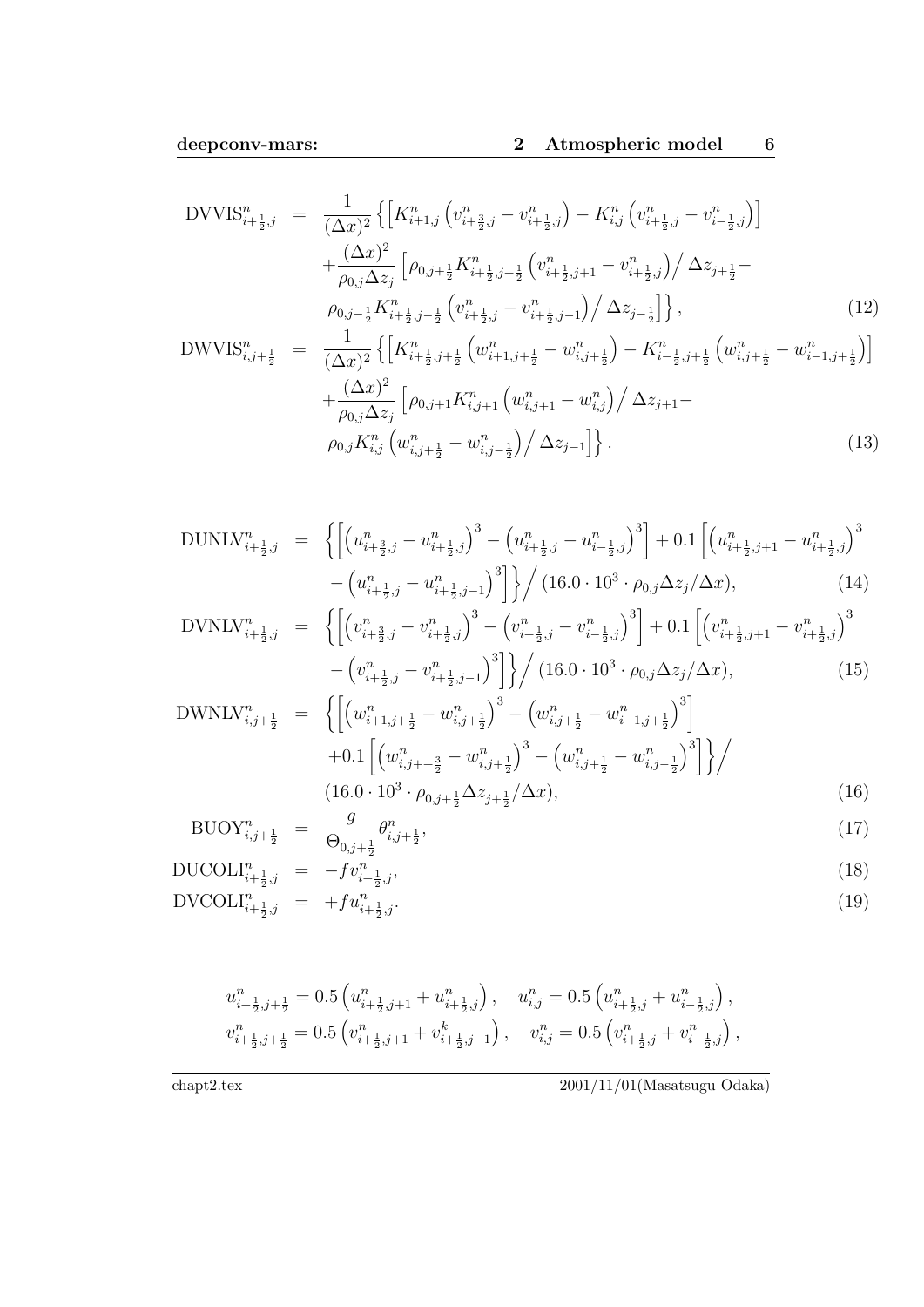$$
w_{i+\frac{1}{2},j+\frac{1}{2}}^{n} = 0.5 \left( w_{i+1,j+\frac{1}{2}}^{n} + w_{i,j+\frac{1}{2}}^{n} \right), \quad w_{i,j}^{n} = 0.5 \left( w_{i,j+\frac{1}{2}}^{n} + w_{i,j-\frac{1}{2}}^{n} \right),
$$
  
\n
$$
\theta_{i,j+\frac{1}{2}} = \left( -\frac{1}{16} \theta_{i,j+2}^{n} + \frac{9}{16} \theta_{i,j+1}^{n} + \frac{9}{16} \theta_{i,j-1}^{n} - \frac{1}{16} \theta_{i,j-2}^{n} \right),
$$
  
\n
$$
K_{i+\frac{1}{2},j+\frac{1}{2}}^{n} = 0.25 \left( K_{i+1,j+1}^{n} + K_{i+1,j}^{n} + K_{i,j+1}^{n} + K_{i,j}^{n} \right),
$$
  
\n
$$
\Theta_{0,j+\frac{1}{2}} = 0.5 \left( \Theta_{0,j+1} + \Theta_{0,j+1} \right), \quad \rho_{0,j+\frac{1}{2}} = 0.5 \left( \rho_{0,j+1} + \rho_{0,j+1} \right),
$$
  
\n
$$
\left( \nabla \cdot \rho_0 \mathbf{v} / \rho_0 \right)_{i+\frac{1}{2},j}^{n} = \frac{u_{i+1,j}^{n} - u_{i,j}^{n}}{\Delta x} + \frac{\rho_{0,j+\frac{1}{2}} w_{i+\frac{1}{2},j+\frac{1}{2}}^{n} - \rho_{0,j-\frac{1}{2}} w_{i+\frac{1}{2},j-\frac{1}{2}}^{n}}{\rho_{0,j} \Delta z_{j}},
$$
  
\n
$$
\left( \nabla \cdot \rho_0 \mathbf{v} / \rho_0 \right)_{i,j+\frac{1}{2}}^{n} = \frac{u_{i+\frac{1}{2},j+\frac{1}{2}}^{n} - u_{i-\frac{1}{2},j+\frac{1}{2}}^{n}}{\Delta x} + \frac{\rho_{0,j+1} w_{i,j+1}^{n} - \rho_{0,j} w_{i,j}^{n}}{\rho_{0,j+\frac{1}{2}} \Delta z_{j+\frac{1}{2}}}.
$$

### **2.2 Thermodynamics equation**

The advection terms  $[DTADV]_{i,j}^n$ ,  $[DTADD]_{i,j}^n$  of equation (5) in Part I are evaluated by forth order centered scheme. In time integration, the forward scheme is adapted for the friction terms  $[DTDIF]_{i,j}^N$ ,  $[DTDIO]_{i,j}^N$ , the radiative heating term  $Q_{rad,i,j}^N$  and the dissipative heating term  $Q_{dis,i,j}^N$ . The calculation method of radiative heating term is shown in Section 5.

$$
\theta_{i,j}^{n+1} = \theta_{i,j}^{N} + dt \left\{ \frac{\Theta_{0,j}}{T_{0,j}} (Q_{rad,i,j}^{N} + Q_{dis,i,j}^{N}) + [\text{DTADV}]_{i,j}^{n} + [\text{DTAD0}]_{i,j}^{n} + [\text{DTDIF}]_{i,j}^{N} + [\text{DTDDI0}]_{i,j}^{N} \right\}
$$
(20)

$$
Q_{dis,i,j}^N = \frac{C_\epsilon}{lc_p} (\varepsilon_{i,j}^N)^{\frac{3}{2}},\tag{21}
$$

$$
\text{DTADV}_{i,j}^{n} = -\left\{ \frac{1}{\rho_{0,j}\Delta x} \left[ -\frac{1}{24} F \theta_{x(i+\frac{3}{2},j)}^{n} + \frac{9}{8} F \theta_{x(i+\frac{1}{2},j)}^{n} - \frac{9}{8} F \theta_{x(i-\frac{1}{2},j)}^{n} + \frac{1}{24} F \theta_{x(i-\frac{3}{2},j)}^{n} \right] \right. \\
\left. + \frac{1}{\rho_{0,j}\Delta z_{j}} \left[ -\frac{1}{24} F \theta_{z(i,j+\frac{3}{2})}^{n} + \frac{9}{8} F \theta_{z(i,j+\frac{1}{2})}^{n} - \frac{9}{8} F \theta_{z(i,j-\frac{1}{2})}^{n} + \frac{1}{24} F \theta_{z(i,j-\frac{3}{2})}^{n} \right] \right\}, \tag{22}
$$
\n
$$
F \theta_{x(i+\frac{1}{2},j)}^{n} = \rho_{0,j} u_{i+\frac{1}{2},j}^{n} \left( -\frac{1}{16} \theta_{i+2,j}^{n} + \frac{9}{16} \theta_{i+1,j}^{n} + \frac{9}{16} \theta_{i,j}^{n} - \frac{1}{16} \theta_{i-1,j}^{n} \right),
$$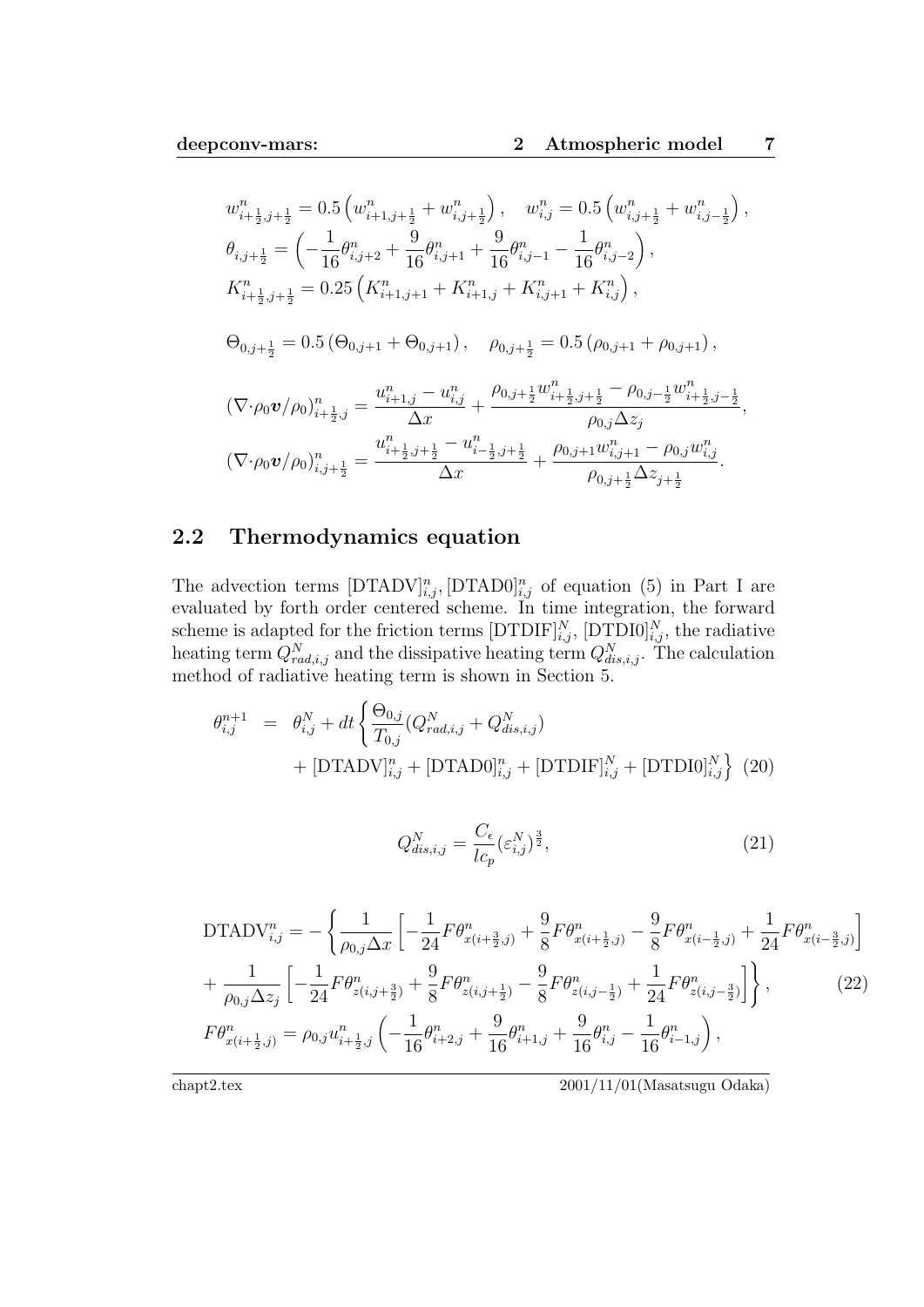$$
F\theta_{z(i,j+\frac{1}{2})}^n = \rho_{0,j+\frac{1}{2}} w_{i,j+\frac{1}{2}}^n \left( -\frac{1}{16} \theta_{i,j+2}^n + \frac{9}{16} \theta_{i,j+1}^n + \frac{9}{16} \theta_{i,j}^n - \frac{1}{16} \theta_{i,j-1}^n \right).
$$

$$
\text{DTAD0}_{i,j}^{n} = -\left\{ \frac{1}{\rho_{0,j}\Delta x} \Theta_{0,j} \left[ -\frac{1}{24} F_{x(i+\frac{3}{2},j)}^{n} + \frac{9}{8} F_{x(i+\frac{1}{2},j)}^{n} - \frac{9}{8} F_{x(i-\frac{1}{2},j)}^{n} + \frac{1}{24} F_{x(i-\frac{3}{2},j)}^{n} \right] \right. \\
\left. + \frac{1}{\rho_{0,j}\Delta z_{j}} \left[ -\frac{1}{24} F \Theta_{0,z(j+\frac{3}{2})}^{n} + \frac{9}{8} F \Theta_{0,z(j+\frac{1}{2})}^{n} - \frac{9}{8} F \Theta_{0,z(j-\frac{1}{2})}^{n} + \frac{1}{24} F \Theta_{0,z(j-\frac{3}{2})}^{n} \right] \right\}, \quad (23)
$$
\n
$$
F_{x(i+\frac{1}{2},j)}^{n} = \rho_{0,j} u_{i+\frac{1}{2},j}^{n},
$$
\n
$$
F \Theta_{0,z(j+\frac{1}{2})}^{n} = \rho_{0,j+\frac{1}{2}} w_{i,j+\frac{1}{2}}^{n} \left( -\frac{1}{16} \Theta_{0,j+2} + \frac{9}{16} \Theta_{0,j+1} + \frac{9}{16} \Theta_{0,j} - \frac{1}{16} \Theta_{0,j-1} \right).
$$

$$
\text{DTDIF}_{i,j}^{n} = \frac{1}{(\Delta x)^{2}} \left[ \tilde{K}_{i+\frac{1}{2},j}^{n} (\theta_{i+1,j}^{n} - \theta_{i,j}^{n}) - \tilde{K}_{i-\frac{1}{2},j}^{n} (\theta_{i,j}^{n} - \theta_{i-1,j}^{n}) \right] + \frac{1}{\rho_{0,j} \Delta z_{j}} \left[ \rho_{0,j+\frac{1}{2}} \tilde{K}_{i,j+\frac{1}{2}}^{n} \frac{(\theta_{i,j+1}^{n} - \theta_{i,j}^{n})}{\Delta z_{j+\frac{1}{2}}} - \rho_{0,j-\frac{1}{2}} \tilde{K}_{i,j-\frac{1}{2}}^{n} \frac{(\theta_{i,j}^{n} - \theta_{i,j-1}^{n})}{\Delta z_{j-\frac{1}{2}}} \right]
$$

$$
\text{DTDDI0}_{i,j}^n = \frac{1}{\rho_{0,j} \Delta z_j} \left[ \rho_{0,j+\frac{1}{2}} \tilde{K}_{i,j+\frac{1}{2}}^n \frac{(\Theta_{0,j+1}^n - \Theta_{0,j}^n)}{\Delta z_{j+\frac{1}{2}}} - \rho_{0,j-\frac{1}{2}} \tilde{K}_{i,j-\frac{1}{2}}^n \frac{(\Theta_{0,j}^n - \Theta_{0,j-1}^n)}{\Delta z_{j-\frac{1}{2}}} \right],
$$
\n(25)

$$
\tilde{K}_{i+\frac{1}{2},j}^n = 0.5(\tilde{K}_{i+1,j}^n + \tilde{K}_{i,j}^n), \quad \tilde{K}_{i,j+\frac{1}{2}}^n = 0.5(\tilde{K}_{i,j+1}^n + \tilde{K}_{i,j}^n).
$$

#### **2.3 Diagonostic equation of pressure function**

The diagnostic equation of nodimensional pressure function is solved by using the dimension reduction method. Before making the finite difference equation, equation (9) show in Part I is transformed as follows.

$$
\left(\frac{\partial^2}{\partial x^2} + \frac{1}{\rho_0} \frac{\partial}{\partial z} \rho_0 \frac{\partial}{\partial z}\right) P = \frac{\partial}{\partial t} \left(\frac{1}{\rho_0} \nabla \cdot \rho_0 \mathbf{v}\right) + \frac{\partial}{\partial x} \alpha,
$$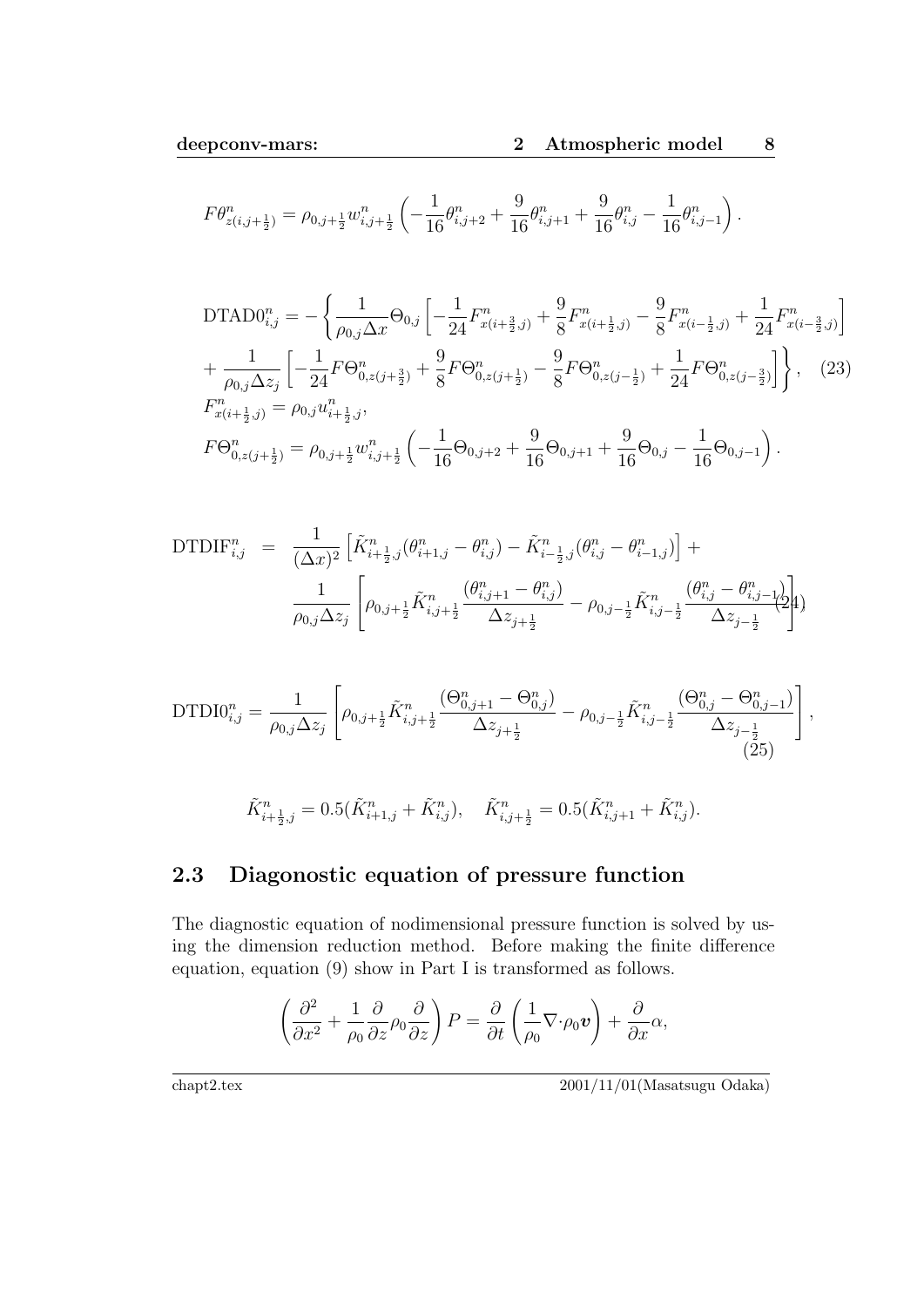The finite difference form of the pressure equation can be written in matrix form as follows.

$$
D_x P + D_z P = S \tag{26}
$$

where  $P, D_x, D_z, S$  are matrixes whose elements are finite difference form of following terms.

$$
\hat{P}, \quad \frac{\partial^2}{\partial x^2}, \quad \frac{1}{\rho_0} \frac{\partial}{\partial z} \left( \rho_0 \frac{\partial}{\partial z} \right), \quad \frac{\partial}{\partial t} \left( \frac{1}{\rho_0} \nabla \cdot \boldsymbol{v} \right) + \frac{\partial}{\partial x} \alpha,
$$

(26)can be rewritten by using the eigenvalue matrix  $\Lambda$  and the eigenvector matrix *V* of *Dz*.

$$
\boldsymbol{V}\boldsymbol{D_x}\boldsymbol{H}+\boldsymbol{V}\boldsymbol{\Lambda}\boldsymbol{H}=\boldsymbol{S}.
$$

where  $D_zV = V\Lambda$  and  $P = V \cdot H$ . The final form of matrix equation is as follows.

$$
(\mathbf{D}_{x} + \Lambda) \mathbf{H} = \mathbf{V}^{-1} \mathbf{S}, \tag{27}
$$

In calculating elements of matrix  $D_z$ , the vertical derivative in

$$
\frac{1}{\rho_0}\frac{\partial}{\partial z}\rho_0\frac{\partial}{\partial z}\pi
$$

are evaluated by the second and forth order centered schemes because the space differencing in the continuity equation is evaluated by the forth order centered scheme while that in the pressure gradient term is evaluated by the second order centered scheme. Therefore  $D_z$  is represented as a band matrix whose elements *Ai,j* are given as follows.

$$
A_{i,i+2} = -\frac{1}{\rho_0 \Delta z_i} \left( \frac{1}{24\Delta z_{i+\frac{3}{2}}} \frac{(\rho_{0,i+2} + \rho_{0,i+1})}{2} \right), \tag{28}
$$

$$
A_{i,i+1} = \frac{1}{\rho_0 \Delta z_i} \left( \frac{1}{24\Delta z_{i+\frac{3}{2}}} \frac{(\rho_{0,i+2} + \rho_{0,i+1})}{2} + \frac{9}{8\Delta m_{i+\frac{1}{2}}} \frac{(\rho_{0,i+1} + \rho_{0,i})}{2} \right) (29)
$$

$$
A_{i,i} = -\frac{1}{\rho_0 \Delta z_i} \left( \frac{9}{8\Delta z m_{i+\frac{1}{2}}} \frac{(\rho_{0,i+1} + \rho_{0,i})}{2} + \frac{9}{8\Delta z_{i-\frac{1}{2}}} \frac{(\rho_{0,i} + \rho_{0,i-1})}{2} \right) (30)
$$

$$
A_{i+1,i} = \frac{1}{\rho_0 \Delta z_i} \left( \frac{1}{24\Delta z_{i-\frac{3}{2}}} \frac{(\rho_{0,i-1} + \rho_{0,i-2})}{2} + \frac{9}{8\Delta z_{i-\frac{1}{2}}} \frac{(\rho_{0,i} + \rho_{0,i-1})}{2} \right)
$$
(31)

$$
A_{i+2,i} = -\frac{1}{\rho_0 \Delta z_i} \left( \frac{1}{24 \Delta z_{i-\frac{3}{2}}} \frac{(\rho_{0,i-1} + \rho_{0,i-2})}{2} \right).
$$
 (32)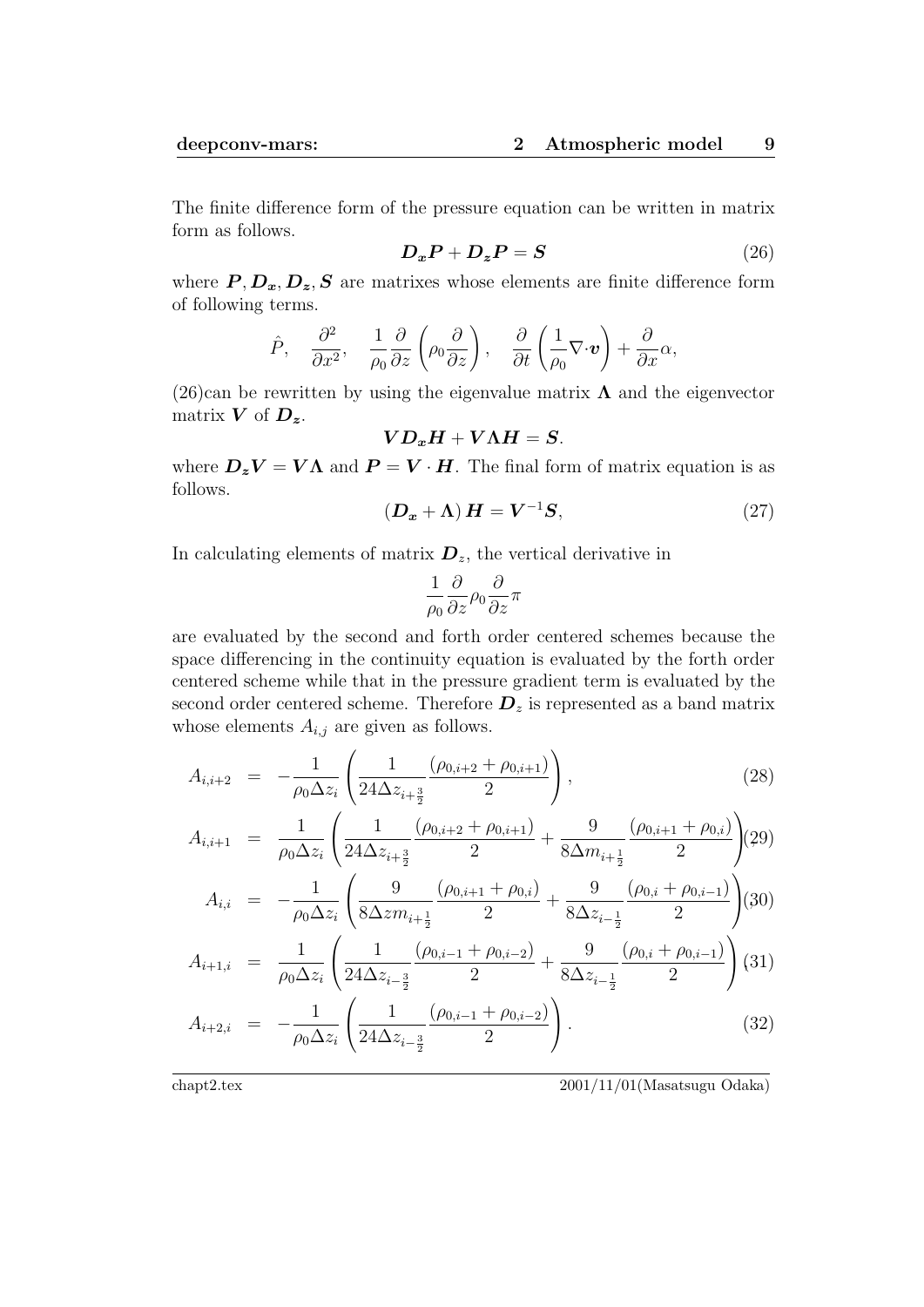The boundary conditions are  $\frac{\partial}{\partial z} = 0$  at the lower and upper boundary. The horizontal differencing is evaluated by using the Fourier expansion.

$$
\boldsymbol{H} = \sum_{k=1}^{NX/2-1} [\boldsymbol{H}]_{k_x}, \qquad (33)
$$

$$
\boldsymbol{V}^{-1}\boldsymbol{S} = \sum_{k=1}^{NX/2-1} \left[ \boldsymbol{V}^{-1}\boldsymbol{S} \right]_{k_x}, \tag{34}
$$

$$
(\boldsymbol{D}_{\boldsymbol{x}} + \boldsymbol{\Lambda}) = \sum_{k_x=1}^{NX/2-1} [\boldsymbol{D}_{\boldsymbol{x}} + \boldsymbol{\Lambda}]_{k_x}
$$
(35)

$$
\left[\boldsymbol{H}\right]_{k_x} = \left[\boldsymbol{D}_x + \boldsymbol{\Lambda}\right]_{k_x}^{-1} \left[\boldsymbol{V}^{-1}\boldsymbol{S}\right]_{k_x} \tag{36}
$$

#### **2.4 Basic state equations**

The basic state pressure  $(P_{0,j})$  and density  $(\rho_{0,j})$  are calculated by the hydrostatic equation and the equation of state given the basic state temperature  $T_{0,j}$ .

$$
\ln P_{0,j} = \ln P_{00} - \sum_{j=1}^{j} \frac{g}{RT_{0,j}} \Delta z_j,
$$
\n(37)

$$
\rho_{0,j} = \frac{P_{0,j}}{RT_{0,j}}.\tag{38}
$$

 $\Pi_{0,j}$ ,  $\Theta_{0,j}$  are calculated by using  $P_{0,j}$ ,  $\rho_{0,j}$  as follows.

$$
\Pi_{0,j} = \left(\frac{P_{0,j}}{P_0 0}\right)^{\kappa},\tag{39}
$$

$$
\Theta_{0,j} = \frac{T_{0,j}}{\Pi_{0,j}}.\t(40)
$$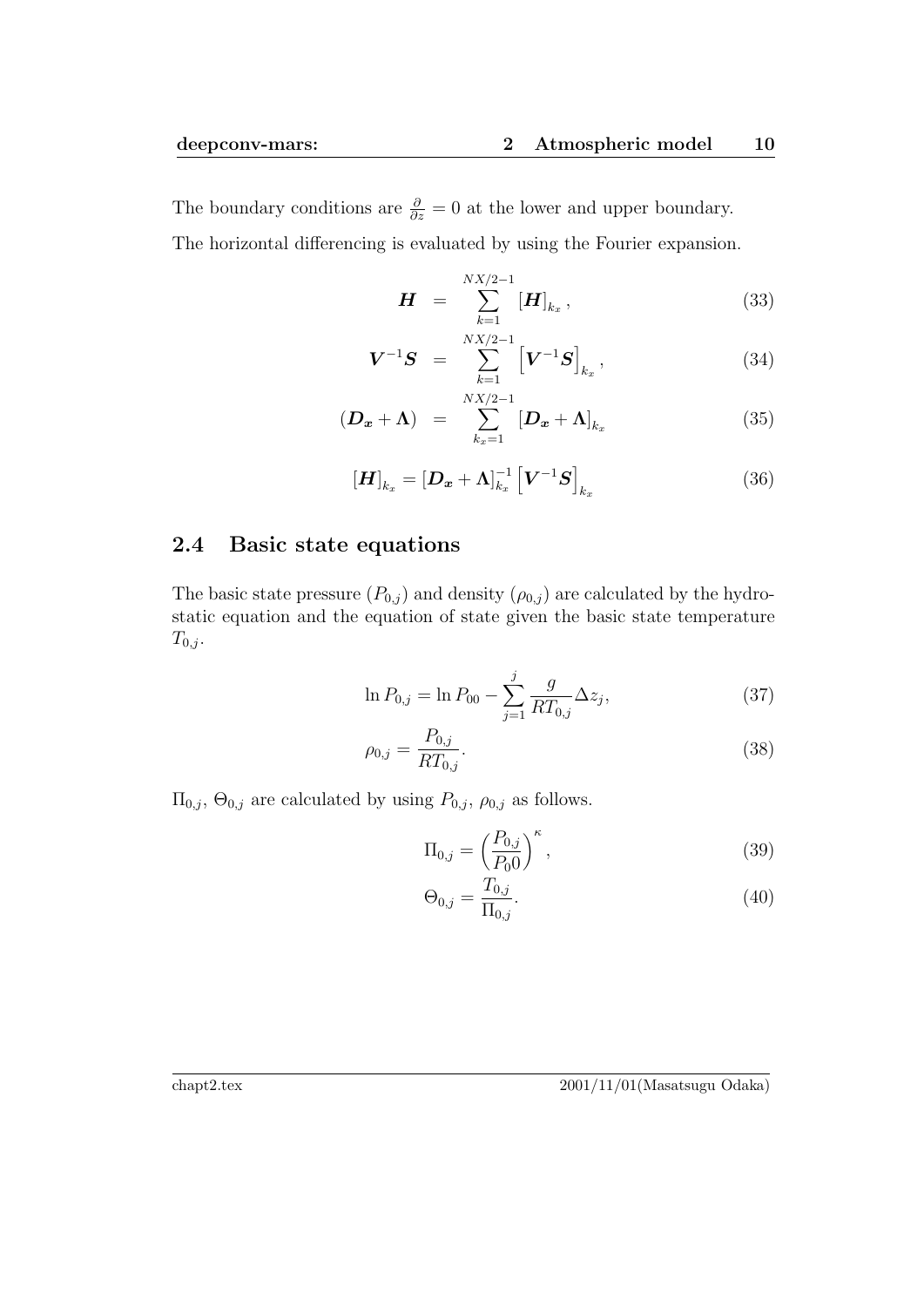# **3 Turbulent parameterization**

#### **3.1 Subgrid turbulent mixing parameterization**

The space differencing in the turbulent kinetic energy equation (equation (10) in Part I) is evaluated by the forth order centered scheme for advection terms and the second order centered scheme for other terms. In time integration, the forward scheme is adapted for the friction terms. Representations of [DKADV] $_{i,j}^n$  and [DKDIF] $_{i,j}^N$  are same as those of (22) and (24).

$$
\varepsilon_{i,j}^{n+1} = \varepsilon_{i,j}^N + dt \left\{ [\text{DKADV}]_{i,j}^n + [\text{DKDIF}]_{i,j}^N + [\text{DKNLD}]_{i,j}^N + [\text{DKBPI}]_{i,j}^n + [\text{DKBPI}]_{i,j}^n + [\text{DKSP}]_{i,j}^n - \frac{C_\epsilon}{l} (\varepsilon_{i,j}^N)^{\frac{3}{2}} \right\}
$$
(41)

$$
\text{DKNLD}_{i,j}^{n} = \frac{1}{(\Delta x)^{2}} \left[ K_{NLD,i+\frac{1}{2},j}^{n} (\varepsilon_{i+1,j}^{n} - \varepsilon_{i,j}^{n}) - K_{NLD,i-\frac{1}{2},j}^{n} (\varepsilon_{i,j}^{n} - \varepsilon_{i-1,j}^{n}) \right] + \frac{1}{\rho_{0,j} \Delta z_{j}} \left[ \rho_{0,j+\frac{1}{2}} K_{NLD,i,j+\frac{1}{2}}^{n} \frac{(\varepsilon_{i,j+1}^{n} - \varepsilon_{i,j}^{n})}{\Delta z_{j+\frac{1}{2}}} - \rho_{0,j-\frac{1}{2}} K_{NLD,i,j-\frac{1}{2}}^{n} \frac{(\varepsilon_{i,j}^{n} - \varepsilon_{i,j-1}^{n})}{\Delta z_{j-\frac{1}{2}}} \right] (42)
$$

$$
K_{NLD,i+\frac{1}{2},j}^{n} = \text{MIN}\left[K_{NLD,max}, \quad 0.01 \frac{(\Delta x)^{2}}{\Delta t} \frac{\mathcal{L}(\varepsilon)_{i+1,j}^{n} + \mathcal{L}(\varepsilon)_{i,j}^{n}}{2}\right],
$$
  
\n
$$
K_{NLD,i,j+\frac{1}{2}}^{n} = \text{MIN}\left[K_{NLD,max}, \quad 0.01 \frac{(\Delta x)^{2}}{\Delta t} \frac{\mathcal{L}(\varepsilon)_{i,j+1}^{n} + \mathcal{L}(\varepsilon)_{i,j}^{n}}{2}\right],
$$
  
\n
$$
\mathcal{L}(\varepsilon)_{i,j}^{n} = \left(3 \left|\varepsilon_{i+1,j}^{n} + \varepsilon_{i-1,j}^{n} - 2\varepsilon_{i,j}^{n}\right| + \left|\varepsilon_{i,j+1}^{n} + \varepsilon_{i,j-1}^{n} - 2\varepsilon_{i,j}^{n}\right|\right)/2000,
$$
  
\n
$$
K_{NLD,max} = 0.2 \frac{(\Delta x)^{2}}{\Delta t}.
$$

$$
\begin{split} \text{DKBP}_{i,j}^{n} &= -\frac{g}{\Theta_{0,j}} K_{i,j}^{n} \frac{1}{\Delta z_{j}} \left[ (\theta_{i,j+\frac{1}{2}} + \Theta_{0,j+\frac{1}{2}}) - (\theta_{i,j-\frac{1}{2}} + \Theta_{0,j-\frac{1}{2}}) \right], \text{(43)}\\ \text{DKSP}_{i,j}^{n} &= 2K_{i,j}^{n} \left[ \left( \frac{u_{i+\frac{1}{2},j}^{n} - u_{i-\frac{1}{2},j}^{n}}{\Delta x} \right)^{2} + \left( \frac{w_{i,j+\frac{1}{2}}^{n} - w_{i,j-\frac{1}{2}}^{n}}{\Delta z_{j}} \right)^{2} \right] \end{split}
$$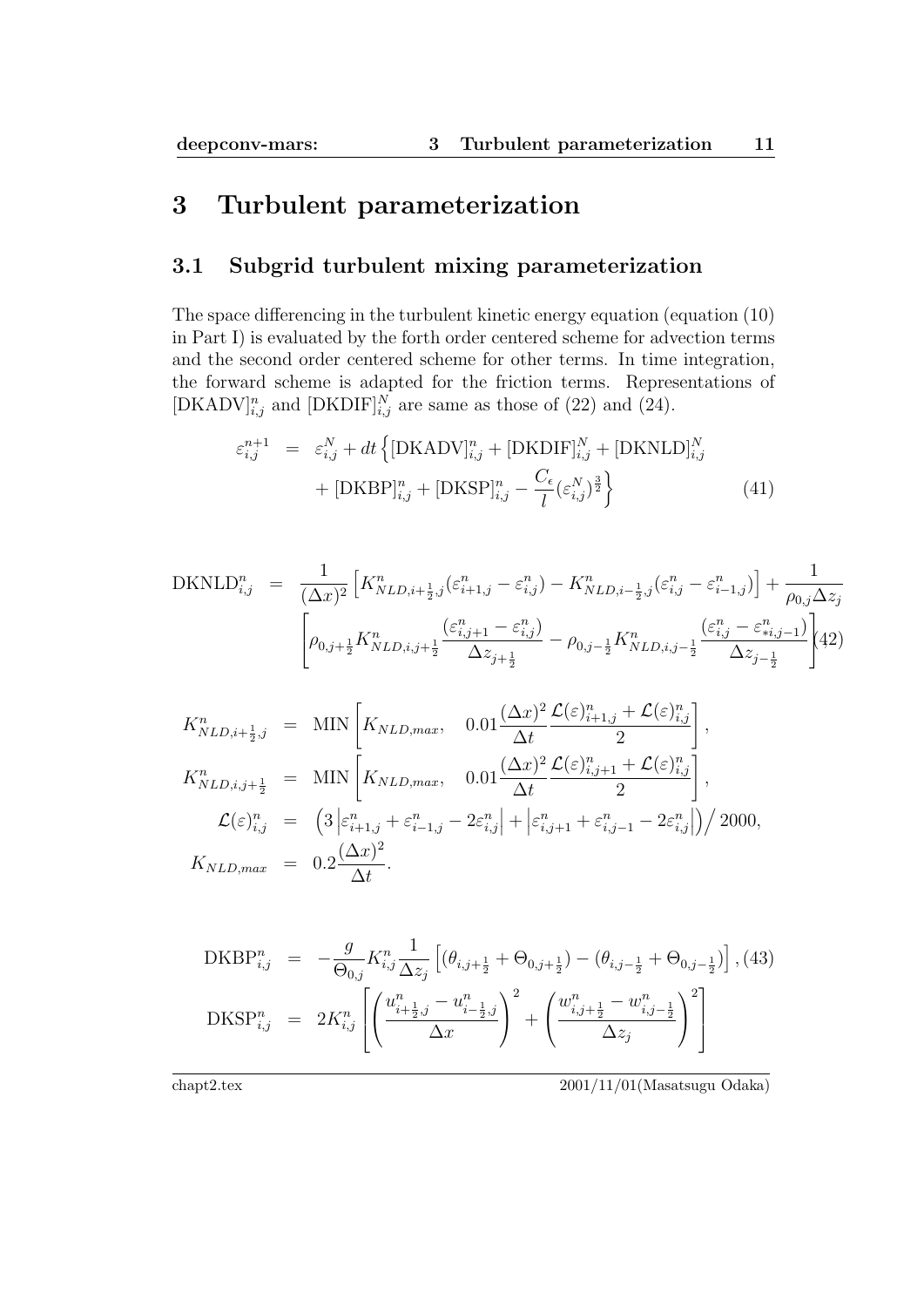$$
+\frac{2}{3}\varepsilon_{i,j}^n \left[ \frac{u_{i,j+\frac{1}{2}}^n - u_{i,j-\frac{1}{2}}^n}{\Delta z_j} + \frac{w_{i+\frac{1}{2},j}^n - w_{i-\frac{1}{2},j}^n}{\Delta x} \right] + K_{i,j}^n \left[ \frac{u_{i,j+\frac{1}{2}}^n - u_{i,j-\frac{1}{2}}^n}{\Delta z_j} + \frac{w_{i+\frac{1}{2},j}^n - w_{i-\frac{1}{2},j}^n}{\Delta x} \right]^2
$$
(44)

$$
u_{i,j+\frac{1}{2}}^n = 0.5 \left( u_{i+\frac{1}{2},j+\frac{1}{2}}^n + u_{i-\frac{1}{2},j+\frac{1}{2}}^n \right), \quad w_{i+\frac{1}{2},j}^n = 0.5 \left( w_{i+\frac{1}{2},j+\frac{1}{2}}^n + w_{i+\frac{1}{2},j-\frac{1}{2}}^n \right).
$$

### **3.2 Surface flux parameterization**

The finite difference form of the surface flux are as follows.

$$
F_{u,i} = -\rho_0 C_{D,i} |u_{i,\frac{1}{2}}|u_{i,\frac{1}{2}}, \tag{45}
$$

$$
F_{\theta,i} = \rho_0 C_{D,i} |u_{i,\frac{1}{2}}| (T_{sfc,i} - T_{i,1}). \tag{46}
$$

where

$$
C_{D,i} = \begin{cases} C_{Dn} \left( 1 - \frac{a_{B,i}}{1 + c |R|_{B,i}|^{1/2}} \right) & \text{for} \quad R|_{B,i} < 0, \\ C_{Dn} \frac{1}{(1 + bR|_{B,i})^2} & \text{for} \quad R|_{B,i} \ge 0, \end{cases} \tag{47}
$$

The bulk Richardson number is calculated as follows.

$$
\text{Ri}_{B,i} \equiv \frac{gz_1(\Theta_{sfc,i} - \Theta_{i,1})}{\overline{\Theta}_{0,1}u_{i,\frac{1}{2}}}.
$$
\n(48)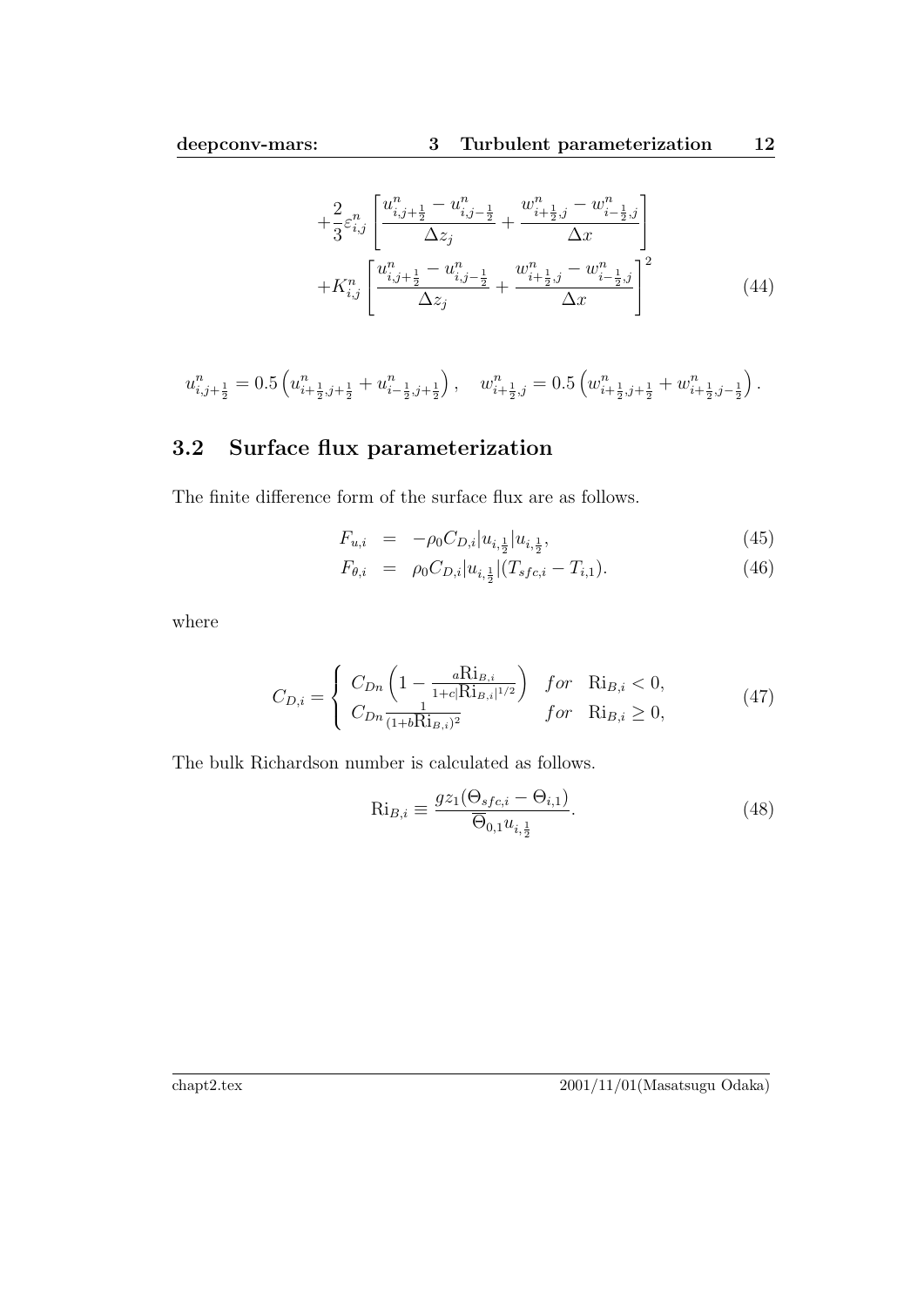### **4 Dust transport**

In the advection diffusion equation of dust (equation (20) in Part I), the advection term  $[DQADV]_{i,j}^n$  is evaluated by the forth order centered scheme and the vertical advection term associated with the gravitational settling  $[DQFALL]_{i,j}^N$  is evaluated by the first order upstream scheme. In time integration, the forward scheme is adapted for the friction terms  $[DQDIF]_{i,j}^N$ , [DQNLD]<sup>N</sup><sub>i,j</sub> and the gravitational settling term  $[DQFALL]_{i,j}^N$ . Representation of  $[DQAD\tilde{V}]_{i,j}^n$ ,  $[DQDIF]_{i,j}^N$  and  $[DQNLD]_{i,j}^N$  are same as those of (22), (24) and (42).

$$
q_{i,j}^{n+1} = q_{i,j}^N + dt \left\{ [\text{DQADV}]_{i,j}^n + [\text{DQDIFF}]_{i,j}^N + [\text{DQFALSE}]_{i,j}^N + [\text{DQNLD}]_{i,j}^N \right\}
$$
(49)

DQFALL<sub>i,j</sub><sup>n</sup> = 
$$
-\frac{1}{\rho_{0,j} \Delta z_j} \left\{ FQf_{z(i,j+\frac{1}{2})}^n - FQf_{z(i,j-\frac{1}{2})}^n \right\},
$$
 (50)  
\n
$$
FQf_{z(i,j-\frac{1}{2})}^n = -\frac{4\rho_d gr_{mod}^2}{18\eta} \left( 1 + 2\frac{\lambda_r}{r_{mod}} \frac{p_r}{P_{0,j}} \right) \rho_{0,j} q_{i,j}^n,
$$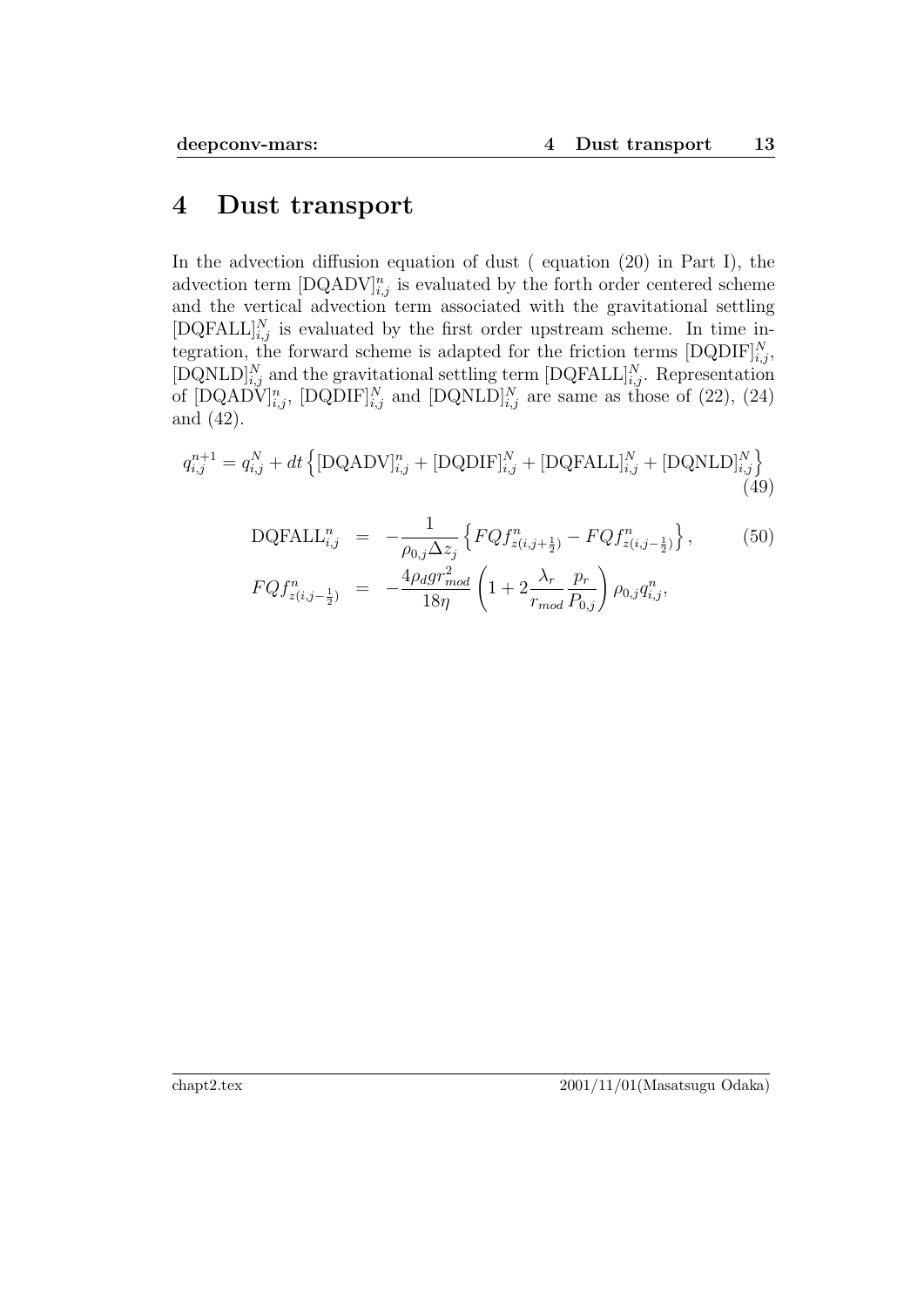## **5 Radiation**

The radiative heating rate is calculated from the radiative flux by using the second order centered scheme.

$$
Q_{rad,i,j}^{n} = Q_{rad,IR,i,j}^{n} + Q_{rad,NIR,i,j}^{n} + Q_{rad,dust,SR,i,j}^{n} + Q_{rad,dust,IR,i,j}^{n}
$$
 (51)

$$
Q_{rad,*,i,j} = -\frac{g}{c_p} \frac{F_{*,net,i,j+\frac{1}{2}} - F_{*,net,i,j-\frac{1}{2}}}{\Delta P_{0,j}},
$$
  
\n
$$
F_{*,net,i,j+\frac{1}{2}} = F_{IR,i,j+\frac{1}{2}}^{\uparrow} - F_{IR,i,j+\frac{1}{2}}^{\downarrow}, \quad \Delta P_{0,j} = P_{0,j+\frac{1}{2}} - P_{0,j-\frac{1}{2}}.
$$
\n
$$
(52)
$$

The radiative flux is evaluated on the half grid point The subscript *m* shows grid point in the wave number. In the following sections, the superscript which shows time step is omitted.

#### **5.1 Radiative transfer of atmospheric CO**<sup>2</sup>

The finite difference form of the infrared radiative flux and the Plank function are represented as follows.

$$
F_{IR,i,j+\frac{1}{2}}^{\uparrow} = \sum_{m} \Delta \nu_{m} \left\{ \pi B_{\nu_{i},T_{sfc,i}} T_{i}(0, z_{j+\frac{1}{2}}) + \sum_{j'=1}^{j} \pi B_{\nu_{m},T_{i,j'}} \frac{T_{m}(z_{j+\frac{1}{2}}, z_{j'+\frac{1}{2}}) - T_{m}(z_{j+\frac{1}{2}}, z_{j'-\frac{1}{2}})}{\Delta z_{j'}} \right\}, \quad (53)
$$

$$
F_{IR,i,j+\frac{1}{2}}^{\downarrow} = \sum_{m} \Delta \nu_{m} \left\{ \sum_{j'=j}^{J} \pi B_{\nu_{m},T_{i,j'}} \frac{\mathcal{T}_{m}(z_{j+\frac{1}{2}}, z_{j'+\frac{3}{2}}) - \mathcal{T}_{m}(z_{j+\frac{1}{2}}, z_{j'+\frac{1}{2}})}{\Delta z_{j'}} \right\} (5.4)
$$

$$
B_{\nu_m, T_{i,j}} = \frac{1.19 \times 10^{-8} \nu_m^3}{e^{1.4387 \nu_i/T_{i,j}} - 1},\tag{55}
$$

$$
T_{i,j} = \Pi_{0,j}(\theta_{i,j} + \Theta_{0,j})
$$
\n(56)

where the averaged transmission function, the equivalent width, and the effective path length are represented as follows.

$$
\mathcal{T}_{m}(z_{j+\frac{1}{2}}, z_{j'+\frac{1}{2}}) = \exp(-W_{m,j,j'}/\Delta \nu_m), \quad W_{m,j,j'} = \frac{S_m u(z_{j+\frac{1}{2}}, z_{j'+\frac{1}{2}})}{\sqrt{1 + S_m u^*(z_{j+\frac{1}{2}}, z_{j'+\frac{1}{2}})/\alpha_m^*}},
$$

chapt2.tex 2001/11/01(Masatsugu Odaka)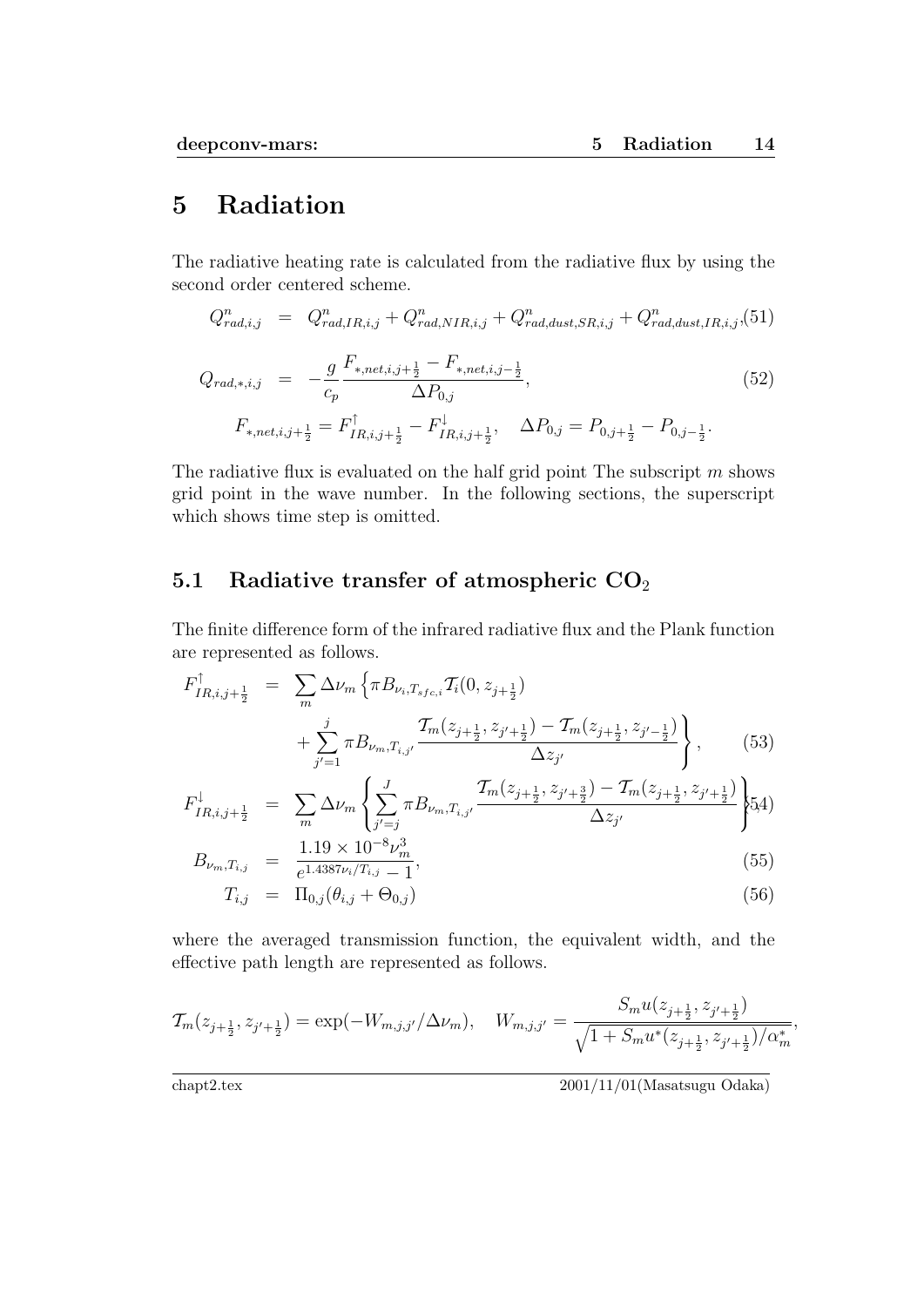$$
u(z_{j+\frac{1}{2}}, z_{j'+\frac{1}{2}}) = 1.67g|P_{0,j+\frac{1}{2}} - P_{0,j'+\frac{1}{2}}|, \quad \alpha_m^* = \alpha_m \frac{\overline{p}_{jj'}}{p_0},
$$
  

$$
P_{0,j+\frac{1}{2}} = 0.5(P_{0,j} + P_{0,j+1}), \quad \overline{p}_{jj'} = \sum_{l=j}^{j'-1} \frac{P_{0,l+1} \cdot 1.67g|P_{0,l+\frac{3}{2}} - P_{0,l+\frac{1}{2}}|}{u(z_{j+\frac{1}{2}}, z_{j'+\frac{1}{2}})},
$$

The finite form of the near infrared radiative flux and the effective path length are represented as follows.

$$
F_{NIR,i,j+\frac{1}{2}}^{\downarrow} = \sum_{m} \Delta \nu_m \left\{ S_{\nu_m} \mathcal{T}_i(z_{j+\frac{1}{2}}, z_{J+\frac{3}{2}}) \cos \zeta \right\}.
$$
 (57)

$$
u(z_{j+\frac{1}{2}}, z_{J+\frac{3}{2}}) = \frac{1.67g|P_{0,j+\frac{1}{2}} - P_{0,J+\frac{3}{2}}|}{\text{MAX}(\cos \zeta, \epsilon)}.
$$

where  $\epsilon$  is a small parameter to ensure  $u = 0$  when  $\cos \zeta = 0$ .

### **5.2 Radiative transfer of dust**

The finite difference form of the solar radiative transfer equation of dust are represented as follows.

$$
F_{dif,\nu_{m},i,j+\frac{1}{2}}^{\uparrow} = F_{dif,\nu_{m},i,j-\frac{1}{2}}^{\uparrow} - \Delta \tau_{\nu_{m},j} \left[ \gamma_{1,\nu_{m}} \frac{F_{dif,\nu_{m},i,j+\frac{1}{2}}^{\uparrow} + F_{dif,\nu_{m},i,j-\frac{1}{2}}^{\uparrow}}{2} \right]
$$
  
\n
$$
- \gamma_{2,\nu_{m}} \frac{F_{dif,\nu_{m},i,j+\frac{1}{2}}^{\downarrow} + F_{dif,\nu_{m},i,j-\frac{1}{2}}^{\downarrow}}{2} - \gamma_{3,\nu_{m}} \tilde{\omega}_{\nu_{m}}^{*} S_{0} e^{-\tau_{\nu_{m},j+\frac{1}{2}}^{\ast}/\mu_{0}} \right], \quad (58)
$$
  
\n
$$
F_{dif,\nu_{m},i,j-\frac{1}{2}}^{\downarrow} = F_{dif,\nu_{m},i,j+\frac{1}{2}}^{\downarrow} + \Delta \tau_{\nu_{m},j} \left[ \gamma_{2,\nu_{m}} \frac{F_{dif,\nu_{m},i,j+\frac{1}{2}}^{\downarrow} + F_{dif,\nu_{m},i,j-\frac{1}{2}}^{\uparrow}}{2} \right]
$$
  
\n
$$
- \gamma_{1,\nu_{m}} \frac{F_{dif,\nu_{m},i,j+\frac{1}{2}}^{\downarrow} + F_{dif,\nu_{m},i,j-\frac{1}{2}}^{\downarrow}}{2} + (1 - \gamma_{3,\nu_{m}}) \tilde{\omega}_{\nu_{m}}^{*} S_{0} e^{-\tau_{\nu_{m},j+\frac{1}{2}}^{\ast}/\mu_{0}} \right)
$$
  
\n
$$
\Delta \tau_{\nu_{m},j} = \frac{\overline{Q}_{e,\nu_{m}}}{r_{eff}} \frac{3\rho_{0,j}q_{i,j}}{4\pi\rho_{s}} \Delta z_{j}, \quad \tau_{\nu_{m},j+\frac{1}{2}} = \sum_{j'=j+1}^{J+1} \Delta \tau_{\nu_{m},j'}.
$$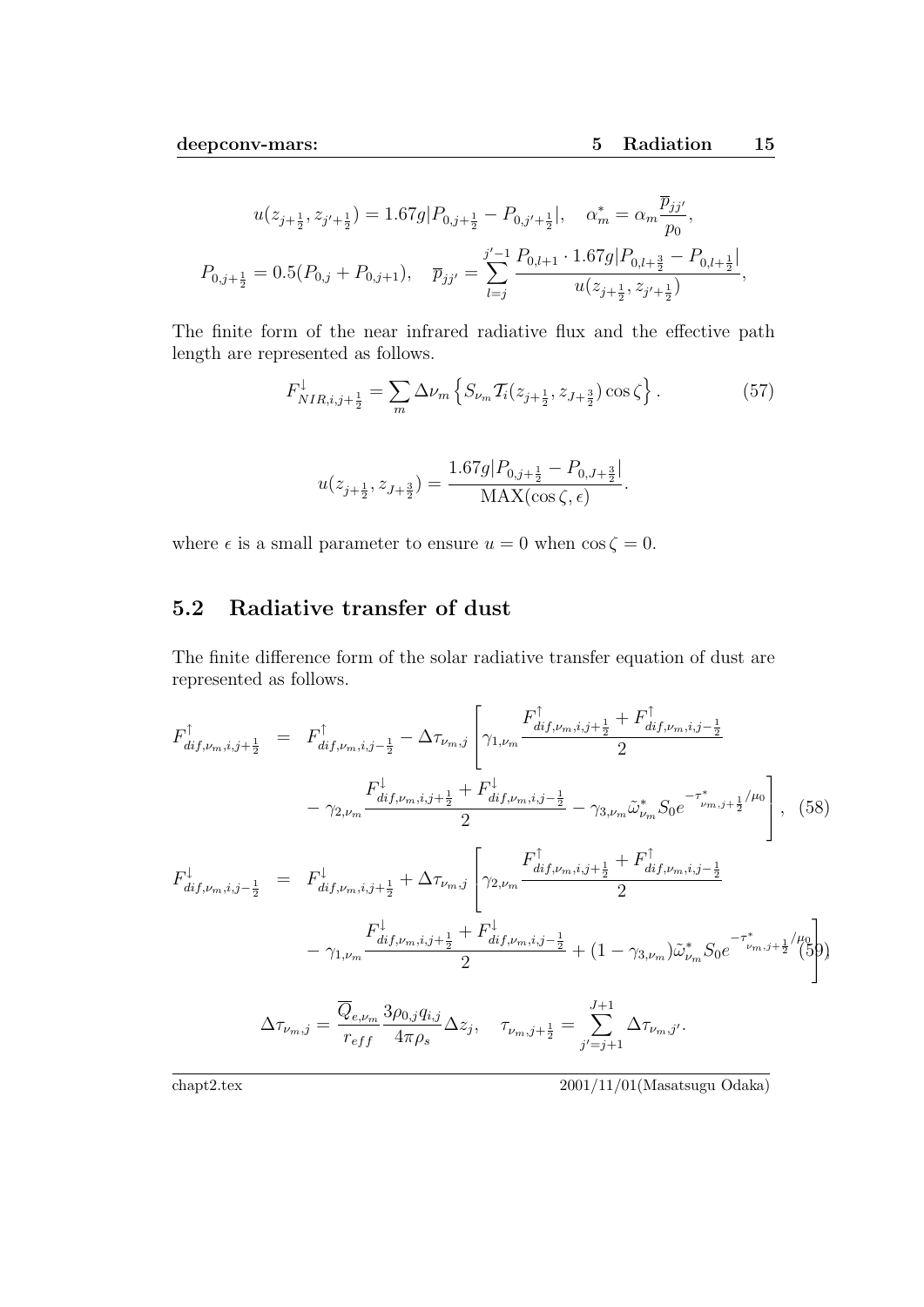(58) and (59)can be represented in matrix form as follows.

$$
\boldsymbol{F}_{dif,\nu_m}^{\uparrow} = \boldsymbol{A}\boldsymbol{F}_{dif,\nu_m}^{\uparrow} + \boldsymbol{B}\boldsymbol{F}_{dif,\nu_m}^{\downarrow} + \boldsymbol{R}, \qquad (60)
$$

$$
\boldsymbol{F}_{dif,\nu m}^{\downarrow} = \boldsymbol{C} \boldsymbol{F}_{dif,\nu m}^{\uparrow} + \boldsymbol{D} \boldsymbol{F}_{dif,\nu m}^{\downarrow} + \boldsymbol{S}.
$$
 (61)

where  $\mathbf{F}_{dif,\nu_m}^{\uparrow} = (F_{dif,\nu_m,i,\frac{1}{2}}^{\uparrow}, F_{dif,\nu_m,i,\frac{3}{2}}^{\uparrow},...,F_{dif,\nu_m,i,J+\frac{1}{2}}^{\uparrow})^T$  and so on. (60) and (61)are solved by iteration method. The elements of the matrixes in (60) and (61)are represented as follows.

$$
A_{jk} = \begin{cases} -\frac{1}{2}\Delta\tau_{\nu_m,j}\gamma_{1,\nu_m} & k = j, j \ge 1\\ 1 - \frac{1}{2}\Delta\tau_{\nu_m,j}\gamma_{1,\nu_m} & k = j - 1, j \ge 1\\ 0 & \text{others} \end{cases}
$$
  
\n
$$
B_{jk} = \begin{cases} A & j = k = 0\\ \frac{1}{2}\Delta\tau_{\nu_m,j}\gamma_{2,\nu_m} & k = j, j - 1, j \ge 1\\ 0 & \text{others} \end{cases}
$$
  
\n
$$
C_{jk} = \begin{cases} \frac{1}{2}\Delta\tau_{\nu_m,j+1}\gamma_{2,\nu_m} & k = j, j + 1, j \le J - 1\\ 0 & \text{others} \end{cases}
$$
  
\n
$$
D_{jk} = \begin{cases} -\frac{1}{2}\Delta\tau_{\nu_m,j+1}\gamma_{1,\nu_m} & k = j, j \le J - 1\\ 1 - \frac{1}{2}\Delta\tau_{\nu_m,j+1}\gamma_{1,\nu_m} & k = j + 1\\ 0 & \text{others} \end{cases}
$$
  
\n
$$
R_j = \begin{cases} A S_0 e^{-\tau_{\nu_m,j}^*/4/\mu_0} & j = 0\\ \Delta\tau_{\nu_m,j}\gamma_{3,\nu_m}\tilde{\omega}_{\nu_m}^* S_0 e^{-\tau_{\nu_m,j+1}^*/4/\mu_0} & j \ge 1\\ S_j & \text{otherwise} \end{cases}
$$

The finite difference form of the solar radiative transfer equation of dust are represented as follows.

$$
F_{IR,\nu_m,i,j+\frac{1}{2}}^{\uparrow} = F_{IR,\nu_m,i,j-\frac{1}{2}}^{\uparrow} - \Delta \tau_{\nu_m,j} \left[ \gamma_{1,\nu_m} \frac{F_{IR,\nu_m,i,j+\frac{1}{2}}^{\uparrow} + F_{IR,\nu_m,i,j-\frac{1}{2}}^{\uparrow}}{2} \right]
$$

$$
- \gamma_{2,\nu_m} \frac{F_{IR,\nu_m,i,j+\frac{1}{2}}^{\downarrow} + F_{IR,\nu_m,i,j-\frac{1}{2}}^{\downarrow}}{2} - 2\pi (1 - \tilde{\omega}_{\nu_m}^*) B_{\nu_m, T_{i,j}} \left[ 62 \right]
$$

$$
F_{IR,\nu_m,i,j-\frac{1}{2}}^{\downarrow} = F_{IR,\nu_m,i,j+\frac{1}{2}}^{\downarrow} + \Delta \tau_{\nu_m,j} \left[ \gamma_{2,\nu_m} \frac{F_{IR,\nu_m,i,j+\frac{1}{2}}^{\uparrow} + F_{IR,\nu_m,i,j-\frac{1}{2}}^{\uparrow}}{2} \right]
$$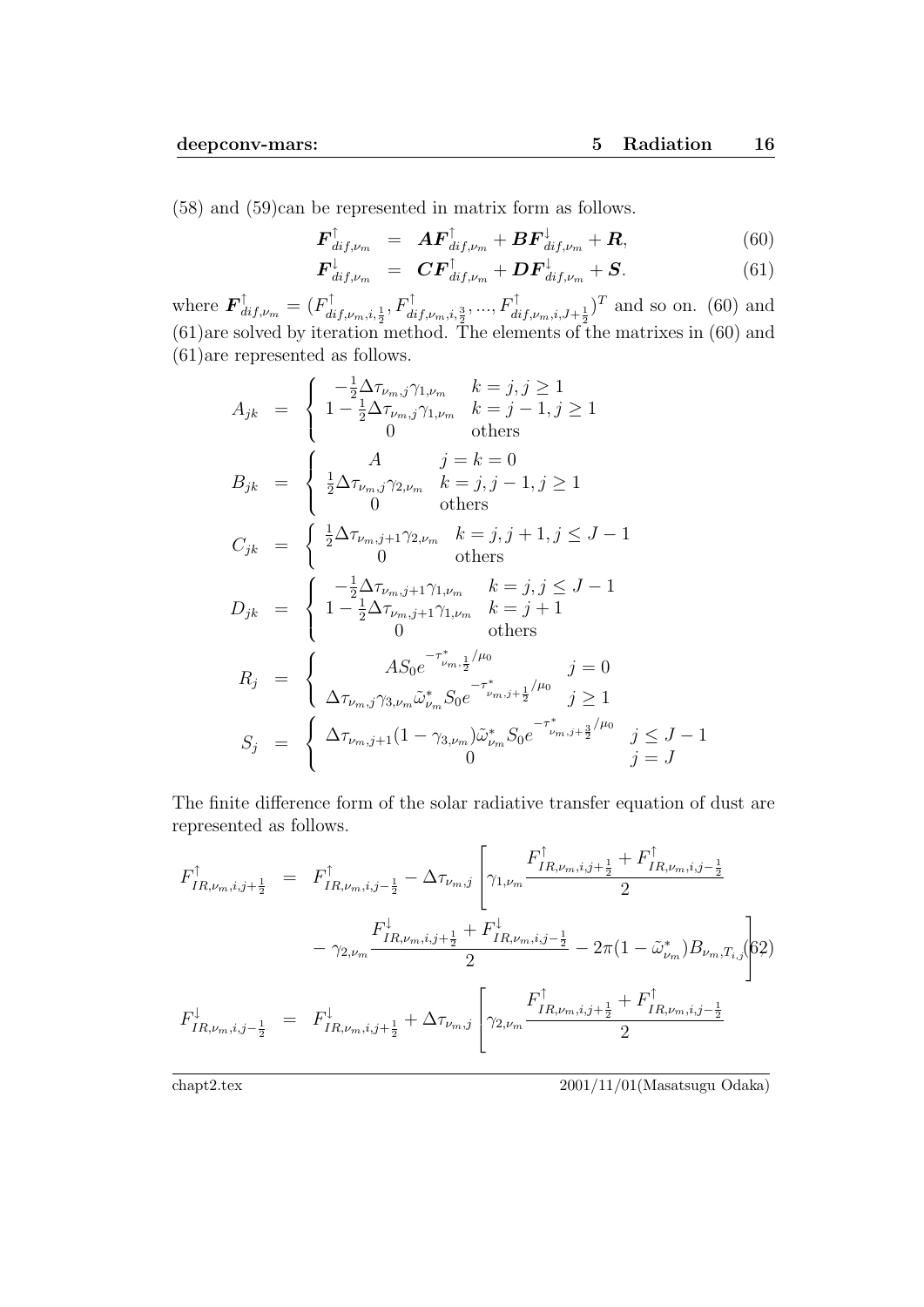$$
- \gamma_{1,\nu_m} \frac{F_{IR,\nu_m,i,j+\frac{1}{2}}^{\downarrow} + F_{IR,\nu_m,i,j-\frac{1}{2}}^{\downarrow}}{2} + 2\pi (1 - \tilde{\omega}_{\nu_m}^*) B_{\nu_m,T_{i,j}} \Bigg| 63)
$$

(62) and (63)can be represented in matrix form as follows.

$$
\boldsymbol{F}_{IR,\nu_m}^{\uparrow} = \boldsymbol{A}\boldsymbol{F}_{IR,\nu_m}^{\uparrow} + \boldsymbol{B}'\boldsymbol{F}_{IR,\nu_m}^{\downarrow} + \boldsymbol{R}', \qquad (64)
$$

$$
\boldsymbol{F}_{IR,\nu_m}^{\downarrow} = \boldsymbol{C}\boldsymbol{F}_{IR,\nu_m}^{\uparrow} + \boldsymbol{D}\boldsymbol{F}_{IR,\nu_m}^{\downarrow} + \boldsymbol{S}'.
$$
 (65)

where  $\mathbf{F}_{IR,\nu_m}^{\uparrow} = (F_{IR,\nu_m,i,\frac{1}{2}}^{\uparrow}, F_{IR,\nu_m,i,\frac{3}{2}}^{\uparrow}, ..., F_{IR,\nu_m,i,J+\frac{1}{2}}^{\uparrow})^T$  and so on. (64) and are solved by iteration method. The elements of the matrixes in (64) and are represented as follows.

$$
B'_{jk} = \begin{cases} 0 & j = k = 1 \\ B_{jk} & \text{others} \end{cases}
$$
  
\n
$$
R'_{j} = \begin{cases} \pi B_{\nu_{m}, T_{sfc,i}} & j = 0 \\ 2\pi \Delta \tau_{\nu_{m},j} (1 - \tilde{\omega}^{*}) B_{\nu_{m}, T_{i,j}} & j \ge 1 \end{cases}
$$
  
\n
$$
S'_{j} = \begin{cases} 2\pi \Delta \tau_{\nu_{m},j} (1 - \tilde{\omega}^{*}) B_{\nu_{m}, T_{i,j}} & j \le J - 1 \\ 0 & i = N \end{cases}
$$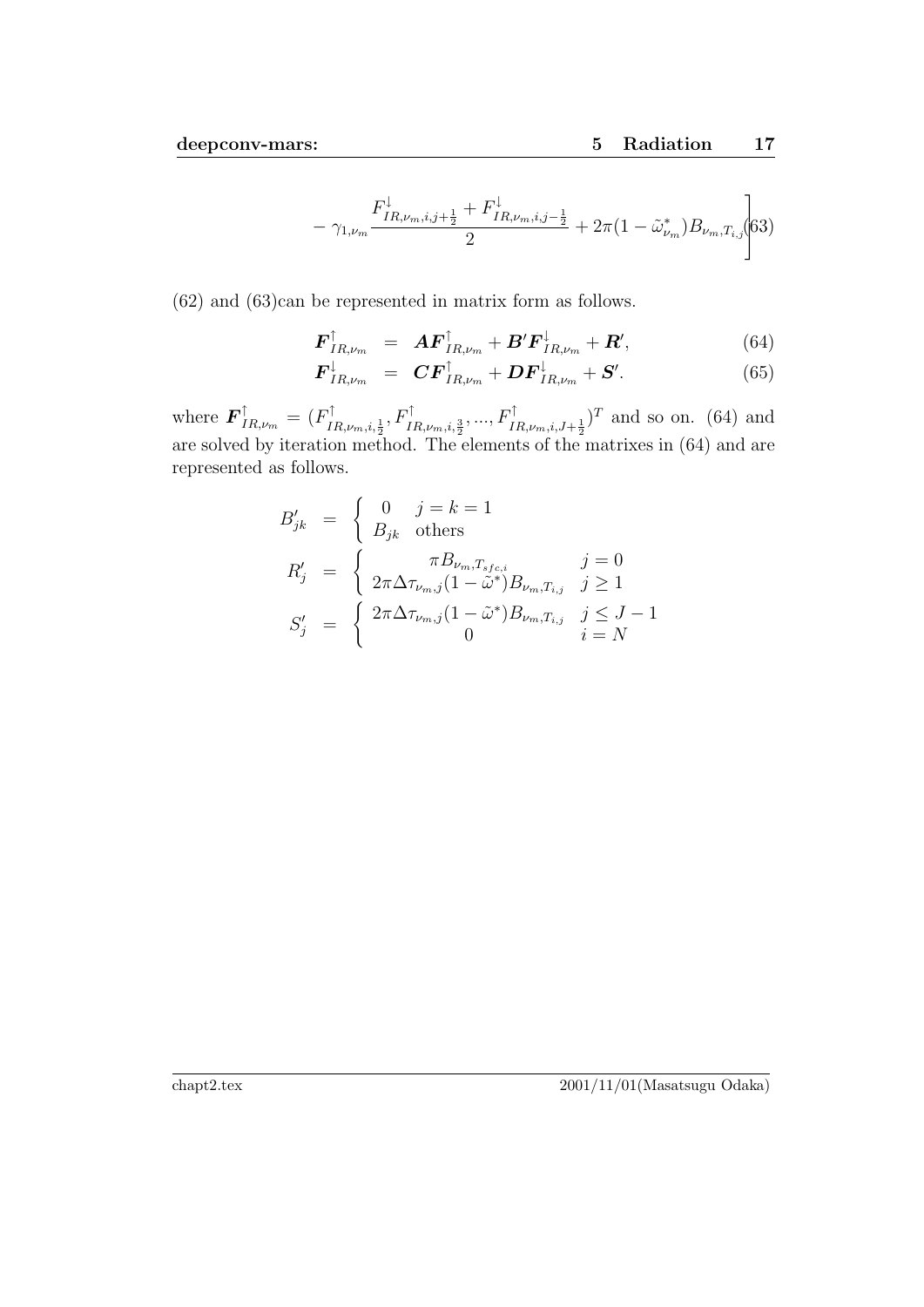### **6 Ground surface**

The time integration of 1D thermal conduction equation of grand surface (equation (55) in Part I is performed by the Crank-Nicolson scheme. The space differencing is evaluated by the second order centered scheme. The grand temperature and depth are evaluated on the grid point and the heat flux is evaluated on the half grid point. The number of vertical grid point is *J*' and the suffix of the lowest grid point is  $j = 1$ . The  $T_{i,J'}$  is assumed to the surface temperature  $T_{sfc,i}$ . The finite difference 1D thermal conduction equation is represented as follows.

$$
\frac{T_{i,j}^{n+1} - T_{i,j}^n}{\Delta t} = \frac{\kappa}{4\Delta z_j} \left( \frac{T_{i,j+1}^{n+1} - T_{i,j}^{n+1}}{\Delta z_{j+1} + \Delta z_j} - \frac{T_{i,j}^{n+1} - T_{i,j-1}^{n+1}}{\Delta z_j + \Delta z_{j-1}} + \frac{T_{i,j+1}^n - T_{i,j+1}^n}{\Delta z_{j+1} + \Delta z_j} - \frac{T_{i,j}^n - T_{i,j-1}^n}{\Delta z_j + \Delta z_{j-1}} \right). \tag{66}
$$

or,

$$
-\frac{\kappa \Delta t}{\Delta z_j} \frac{T_{i,j-1}^{n+1}}{\Delta z_i} + \left[4 + \frac{\kappa \Delta t}{\Delta z_{i,j}} \left(\frac{1}{\Delta z_{j+\frac{1}{2}}} + \frac{1}{\Delta z_{j-\frac{1}{2}}}\right)\right] T_{i,j}^{n+1} - \frac{\kappa \Delta t}{\Delta z_j} \frac{T_{i,j+1}^{n+1}}{\Delta z_j \Delta z_{j+\frac{1}{2}}}
$$
  
= 
$$
+\frac{\kappa \Delta t}{\Delta z_j} \frac{T_{i,j-1}^n}{\Delta z_{j-\frac{1}{2}}} + \left[4 - \frac{\kappa \Delta t}{\Delta z_j} \left(\frac{1}{\Delta z_{j+\frac{1}{2}}} + \frac{1}{\Delta z_{j-\frac{1}{2}}}\right)\right] T_{i,j}^n + \frac{\kappa \Delta t}{\Delta z_j} \frac{T_{i,j+1}^{n+1}}{\Delta z_j \Delta z_{j+\frac{1}{2}}} (67)
$$

where  $\kappa = k_g/\rho_g c_{p,g}$ . This equation can be represented in matrix form as follows.

$$
\boldsymbol{A} \cdot \boldsymbol{T}^{n+1} = \boldsymbol{B} \cdot \boldsymbol{T}^n,\tag{68}
$$

where  $\bm{T}^n = (..., T^n_{i,j}, T^n_{i,j+1}, T^n_{i,j+2}, ...)$ . The elements of  $\bm{A}, \bm{B}$  are represented as follows.

$$
A_{jj} = 4 + \frac{\kappa \Delta t}{\Delta z_j} \left( \frac{1}{\overline{\Delta z}_{j+\frac{1}{2}}} + \frac{1}{\overline{\Delta z}_{j-\frac{1}{2}}} \right), A_{j,j+1} = -\frac{\kappa \Delta t}{\Delta z_i} \frac{1}{\overline{\Delta z}_{i+\frac{1}{2}}}, A_{j,j-1} = -\frac{\kappa \Delta t}{\Delta z_i} \frac{1}{\overline{\Delta z}_{i-\frac{1}{2}}},
$$
  

$$
B_{jj} = 4 - \frac{\kappa \Delta t}{\Delta z_j} \left( \frac{1}{\overline{\Delta z}_{i+\frac{1}{2}}} + \frac{1}{\overline{\Delta z}_{i-\frac{1}{2}}} \right), B_{j,j+1} = +\frac{\kappa \Delta t}{\Delta z_i} \frac{1}{\overline{\Delta z}_{i+\frac{1}{2}}}, B_{j,j-1} = +\frac{\kappa \Delta t}{\Delta z_i} \frac{1}{\overline{\Delta z}_{i-\frac{1}{2}}},
$$

chapt2.tex 2001/11/01(Masatsugu Odaka)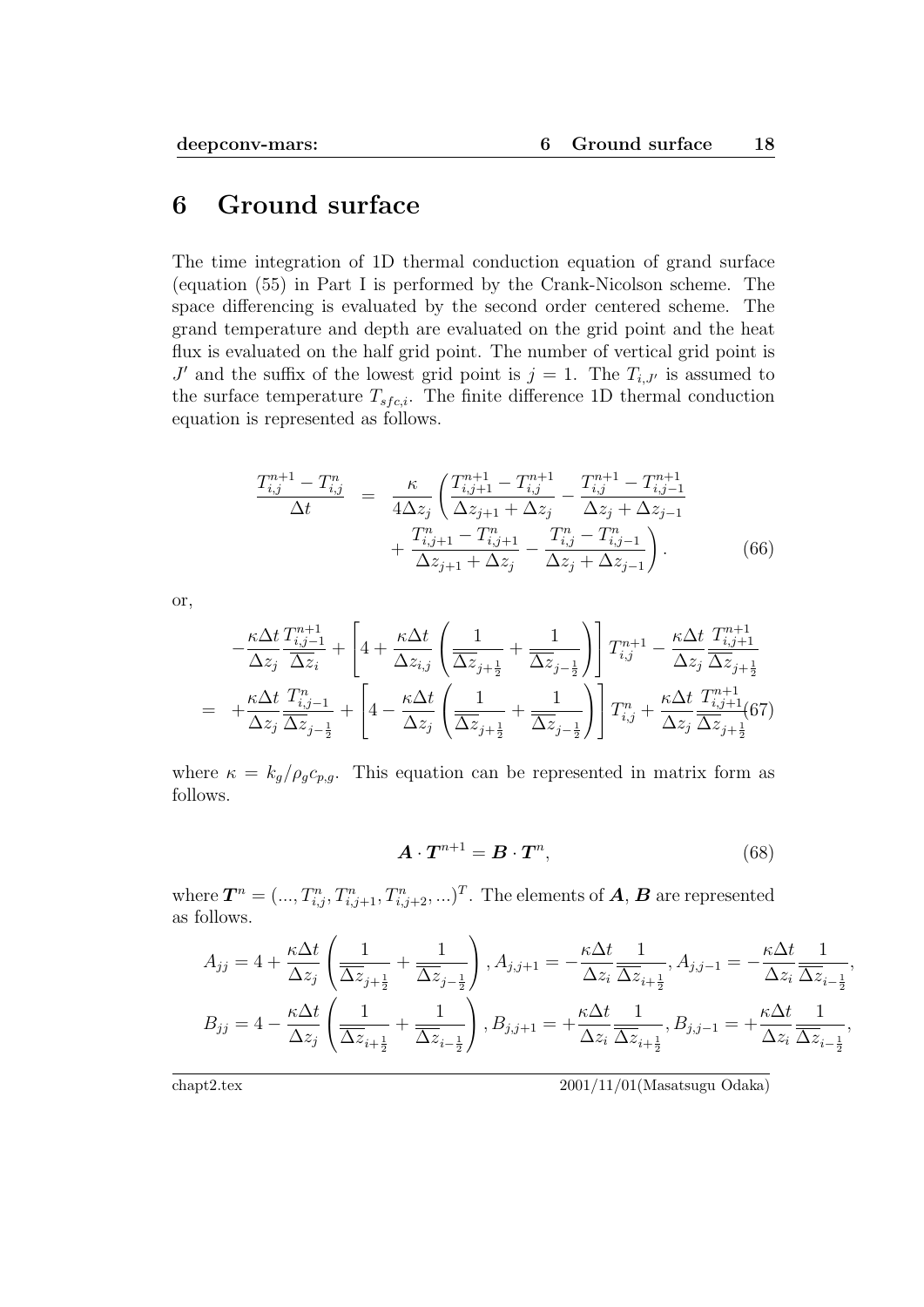Considering the boundary condition of upper and lower boundaries, (68) is modified as follows.

$$
\mathbf{A} \cdot \mathbf{T}^{n+1} = \mathbf{B} \cdot \mathbf{T}^n + \mathbf{S} \tag{69}
$$

Therefore, the grand temperature is given by the solution of the following matrix equation.

$$
\boldsymbol{T}^{n+1} = \boldsymbol{A}^{-1} \cdot (\boldsymbol{B} \cdot \boldsymbol{T}^n + \boldsymbol{S}),\tag{70}
$$

where the elements of *A* and *B* are modified as follows.

$$
A_{11} = 4 + \frac{\kappa \Delta t}{\Delta z_1} \left( \frac{1}{\Delta z_{\frac{3}{2}}} \right), B_{11} = 4 - \frac{\kappa \Delta t}{\Delta z_1} \left( \frac{1}{\Delta z_{\frac{3}{2}}} \right),
$$
  

$$
A_{J'J'} = 4 + \frac{\kappa \Delta t}{\Delta z_{J'}} \left( \frac{1}{\Delta z_{J'-\frac{1}{2}}} \right), B_{J'J'} = 4 - \frac{\kappa \Delta t}{\Delta z_{J'}} \left( \frac{1}{\Delta z_{J'-\frac{1}{2}}} \right),
$$

**S** is a column vector whose dimension is  $J'$  are represented as follows.

$$
S_j = \begin{cases} \frac{\Delta t}{\rho_g c_{p,g} \Delta z_{J'}} [-F_s(1-A) + F_{IR,net} + H], & j = J' \\ 0, & j \neq J' \end{cases}
$$